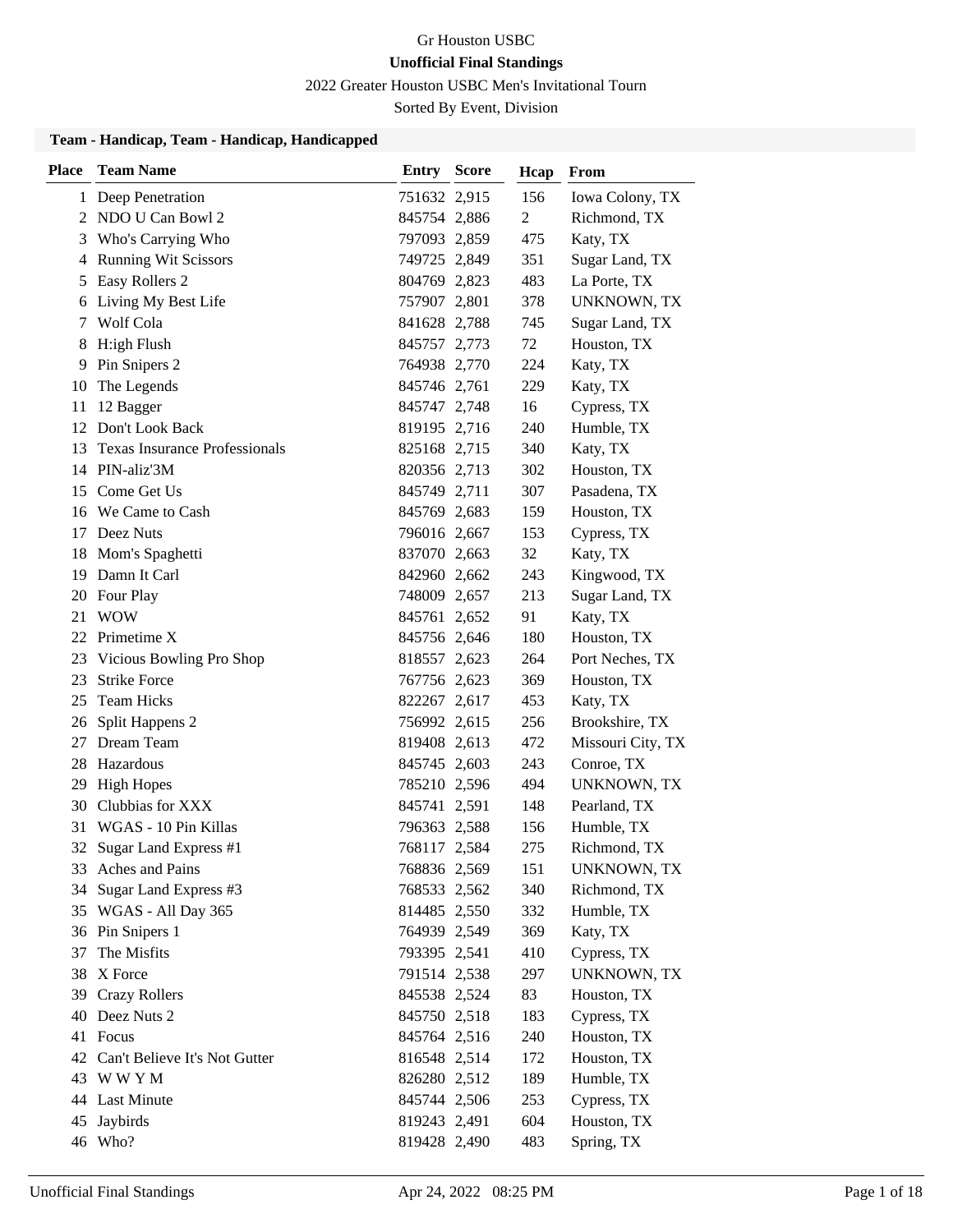2022 Greater Houston USBC Men's Invitational Tourn

Sorted By Event, Division

#### **Team - Handicap, Team - Handicap, Handicapped**

| Place | <b>Team Name</b>          | Entry        | <b>Score</b> | Hcap | From               |
|-------|---------------------------|--------------|--------------|------|--------------------|
| 47    | Temporarily Unavailable   | 805786 2,488 |              | 240  | Katy, TX           |
| 48    | Easy Rollers              | 804770 2.487 |              | 353  | La Porte, TX       |
| 49    | Bahala Na                 | 798228 2,486 |              | 307  | <b>UNKNOWN, TX</b> |
| 50    | Sugar Land Express #2     | 767843 2,474 |              | 56   | Richmond, TX       |
| 51    | Whatever It Takes!        | 811148 2,452 |              | 116  | Houston, TX        |
|       | 52 Spare Parts            | 819466 2,444 |              | 340  | Houston, TX        |
| 53    | WGAS - Just Do It         | 796356 2,443 |              | 577  | Humble, TX         |
| 54    | WGAS - All In             | 796364 2,434 |              | 218  | Humble, TX         |
| 55    | Easy Rollers 3            | 804768 2,417 |              | 240  | La Porte, TX       |
| 56    | Team Hordge               | 845752 2,392 |              | 259  | Humble, TX         |
| 57    | Spare Time                | 745663 2,374 |              | 386  | Baytown, TX        |
| 58    | Time to Spare             | 745662 2,353 |              | 324  | Baytown, TX        |
| 59    | Pain Killers              | 819427 2,344 |              | 475  | Spring, TX         |
| 60    | <b>Turkey Spare Parts</b> | 823559 2,329 |              | 456  | Houston, TX        |
|       |                           |              |              |      |                    |

#### **Team - Scratch, Team - Scratch, Scratch**

| Place | <b>Team Name</b>      | Entry        | <b>Score</b> | Hcap | From         |
|-------|-----------------------|--------------|--------------|------|--------------|
|       | 1 NDO Bowling #1      | 845753 2,893 |              |      | Richmond, TX |
|       | 2 HBHOF - The Fellas  | 791080 2,832 |              |      | Fresno, TX   |
|       | 3 Light The Fuse      | 791081 2,808 |              |      | Fresno, TX   |
|       | 4 Prestige World Wide | 836964 2,771 |              |      | Katy, TX     |
|       | 5 Team McCordic       | 803791 2,709 |              |      | UNKNOWN, TX  |
|       | 6 BW Houston          | 845743 2,700 |              |      | Katy, TX     |
|       | 7 Rise Up             | 843677 2,686 |              |      | Santa Fe, TX |
|       | Double Tap            | 809741 2,686 |              |      | Houston, TX  |
| 9     | Frogs                 | 809539 2,674 |              |      | Katy, TX     |
| 10    | Grumpy Old Men        | 796220 2,672 |              |      | Houston, TX  |
| 11.   | <b>Tomball LMB</b>    | 845748 2,637 |              |      | Spring, TX   |
|       | 12 4 High Rollers     | 845539 2,446 |              |      | Houston, TX  |
| 13    | WWYM2                 | 826310 2,368 |              |      | Humble, TX   |
|       |                       |              |              |      |              |

#### **Doubles - Handicap, Doubles - Handicap, Handicapped**

| Place | <b>Team Name</b>                                           | Entry        | <b>Score</b> | Hcap     | From               |
|-------|------------------------------------------------------------|--------------|--------------|----------|--------------------|
|       | 1 Gibson Michael L. \ Johnson Eddie E.                     | 757907 1,494 |              | 140      | <b>UNKNOWN, TX</b> |
| 2     | Edwards Mack C. \ Ruffin Edward A.                         | 819408 1,458 |              | 183      | Missouri City, TX  |
| 3     | Baker Stanley P. \ Dickerson Raphael R.                    | 845747 1,456 |              | $\Omega$ | Cypress, TX        |
| 4     | Loftis Derrick J. $\$ Fryer Michael                        | 756992 1,447 |              | 94       | Brookshire, TX     |
| 5     | Thorn Peyton W. $\Omega$ Depau Maximus                     | 845762 1,437 |              | 334      | Houston, TX        |
| 6     | Rouse Kevin L. \ Banks David L.                            | 814485 1,417 |              | 148      | Humble, TX         |
| 7     | Deadessis Luis F. Jr \ Glanovsky Skyler I.                 | 845746 1.416 |              | 54       | Katy, TX           |
| 8     | Barbara Charles \ Starnes Robert L.                        | 845749 1,413 |              | 24       | Pasadena, TX       |
| 9     | Mann James E. $\setminus$ Woods Forest D.                  | 845767 1,409 |              | 16       | Houston, TX        |
| 10    | Jeffers Howard $\setminus$ Gibson Christopher M.           | 845745 1,408 |              | 75       | Conroe, TX         |
| 10    | Moreno Adolph E. Jr \ Brockermeyer Danny R. 748009 $1,408$ |              |              | 137      | Sugar Land, TX     |
|       | Jr                                                         |              |              |          |                    |
|       | 12 Ponce Jason A. \ Connors-Ehlert Ron R.                  | 751632 1,392 |              | 51       | Iowa Colony, TX    |
| 13    | Chenier London L. \ Mitchell Brandon D.                    | 845756 1.388 |              | 105      | Houston, TX        |
|       |                                                            |              |              |          |                    |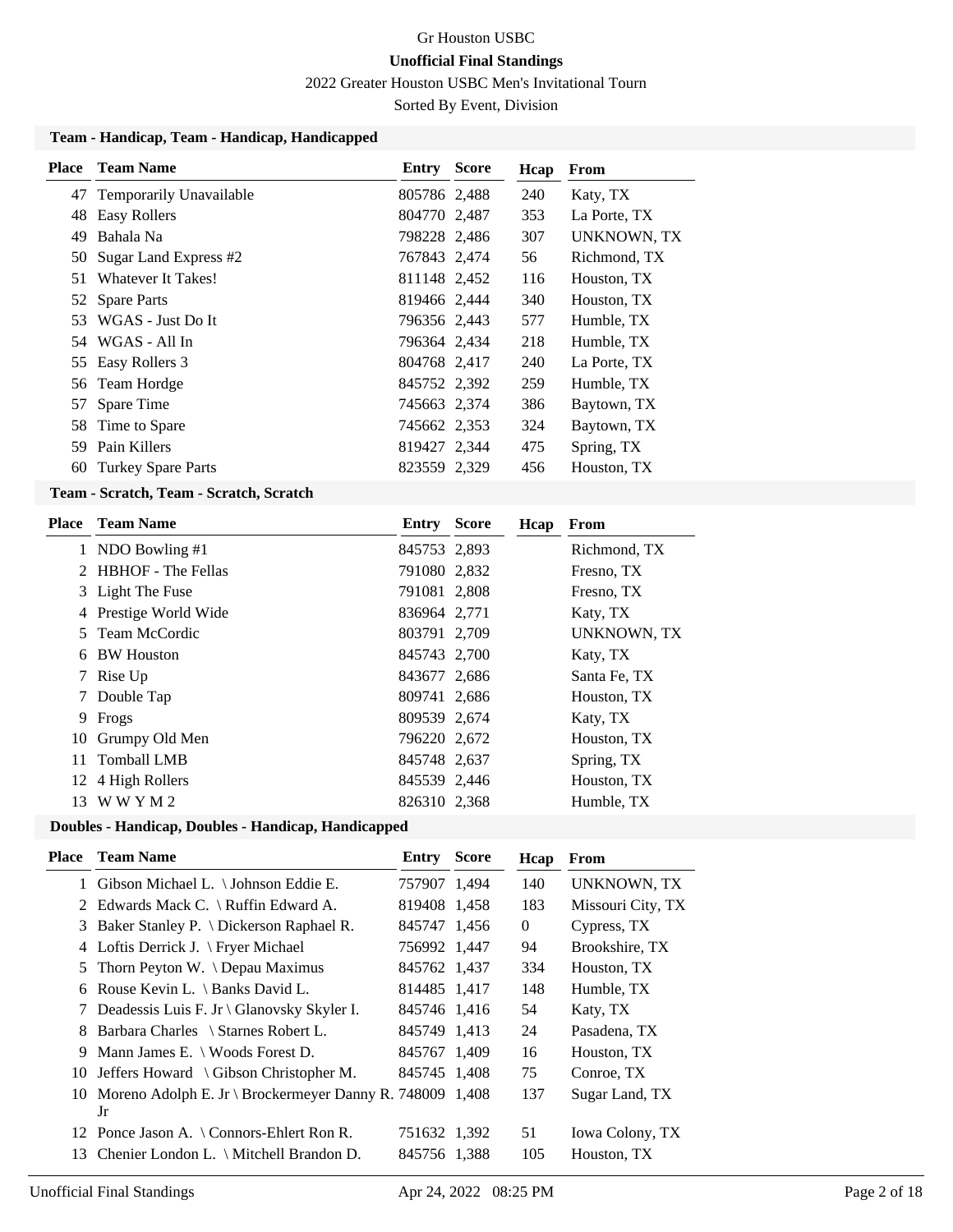2022 Greater Houston USBC Men's Invitational Tourn

Sorted By Event, Division

### **Doubles - Handicap, Doubles - Handicap, Handicapped**

| <b>Place</b> | <b>Team Name</b>                                               | Entry        | <b>Score</b> | Hcap | From               |
|--------------|----------------------------------------------------------------|--------------|--------------|------|--------------------|
|              | 14 Franklin Matthew H. \ Bertrand Brandon S.                   | 818557 1,387 |              | 135  | Port Neches, TX    |
|              | 15 Ward Andre C. Sr \ Majors Caja A.                           | 845765 1,385 |              | 178  | Richmond, TX       |
|              | 15 James Larry D. \ Mickens Gerry L. Jr                        | 845758 1,385 |              | 143  | Houston, TX        |
| 17           | Barnhill Greg T. \ Stone Edward E. III                         | 751632 1,382 |              | 105  | Iowa Colony, TX    |
| 18           | Salinas Marc A. \ Bieltz Nick J.                               | 767843 1,381 |              | 8    | Richmond, TX       |
| 19           | Phelps James C. $\setminus$ Ross Steven C.                     | 796363 1,380 |              | 78   | Humble, TX         |
| 20           | Segura Ronald C.   Johnson Walter (Rock) J.                    | 757907 1,377 |              | 237  | <b>UNKNOWN, TX</b> |
|              | 21 Broughton Cody R. \ Broughton Rick S.                       | 804769 1,375 |              | 172  | La Porte, TX       |
|              | 22 Rundgren Gary L. \ Silva Sammy                              | 768533 1,368 |              | 164  | Richmond, TX       |
|              | 22 Rankin Devon W. \Nguyen Tommy                               | 825168 1,368 |              | 97   | Katy, TX           |
| 24           | Bidinger Brett J. \ Meyer Paul D.                              | 809741 1,362 |              | 32   | Houston, TX        |
| 25           | Williams Danny W. \ Harrell Miyokeith C.                       | 796356 1,352 |              | 378  | Humble, TX         |
| 26           | Moody Jeff \ Smith Nick                                        | 818557 1,351 |              | 129  | Port Neches, TX    |
| 27           | Leija Jonathan M. \Torres Andrew J.                            | 845747 1,348 |              | 18   | Cypress, TX        |
| 28           | Knight Russell A. \ Hartman James A. Sr                        | 768836 1,346 |              | 72   | UNKNOWN, TX        |
|              | 29 Naldoza Maximo N. Jr \ Tremor Isnardo                       | 798228 1,340 |              | 267  | UNKNOWN, TX        |
|              | 29 Evans Robin O. \ McCall Darren B.                           | 796364 1,340 |              | 145  | Humble, TX         |
| 29           | Robison Michael J. \ Chambers Carl W.                          | 842960 1,340 |              | 116  | Kingwood, TX       |
| 32           | Baker Ken L. \ Raup Ellsworth(Allen) A. Jr                     | 791514 1,337 |              | 118  | <b>UNKNOWN, TX</b> |
| 33           | Woodford Ray L. $\Gamma$ Trapani Clifford R.                   | 845741 1,336 |              | 78   | Pearland, TX       |
|              | 34 Belcher Terry L. \Dupree Gary D.                            | 748009 1,334 |              | 75   | Sugar Land, TX     |
| 35           | Schoppa Harrison T. \ Ohmstede Brett T.                        | 841628 1,331 |              | 226  | Sugar Land, TX     |
|              | 36 Renaud Larry L. \ McClain Stan W.                           | 768117 1,328 |              | 189  | Richmond, TX       |
| 37           | Martinez-Perkins Andrew L. \ Martinez Tony<br>N. Jr            | 837070 1,326 |              | 35   | Katy, TX           |
|              | 38 Christian Dennis K. \ Lurton Scott D.                       | 767756 1,321 |              | 213  | Houston, TX        |
|              | 39 White Tony \ Thompson Austin H.                             | 805786 1,320 |              | 89   | Katy, TX           |
| 40           | Sutton David J. \ Pollard Anthony C.                           | 749725 1,319 |              | 108  | Sugar Land, TX     |
| 41           | Harvey Wayne A. \ Harvey Maurice                               | 767756 1,317 |              | 156  | Houston, TX        |
| 42           | Jones Brian G. \ Birdow Andre D.                               | 819195 1,316 |              | 118  | Humble, TX         |
|              | 42 Acuna Jacob \ Williams Warren D.                            | 845761 1,316 |              | 86   | Katy, TX           |
|              | 44 Allen Michael L. \ Dohrer Phil                              | 811148 1,309 |              | 110  | Houston, TX        |
|              | 45 Miranda Rudy A. \ Rivera Marcos Jr                          | 797093 1,308 |              | 248  | Katy, TX           |
|              | 46 Williams Andrew J. \ Loftis Geoffrey                        | 756992 1,306 |              | 162  | Brookshire, TX     |
|              | 46 Rodriguez Alfred G. \Arnold Lee A.                          | 796016 1,306 |              | 67   | Cypress, TX        |
| 48           | Moore John D. \ Barnes Asberry                                 | 845764 1,305 |              | 135  | Houston, TX        |
|              | 49 Martinez Matthew G. \ Harrelson Michael                     | 845745 1,304 |              | 167  | Conroe, TX         |
|              | 50 Platenberg Dewayne E. \ Haywood Willie M.                   | 819408 1,303 |              | 288  | Missouri City, TX  |
| 51           | Miceli Johnathan B. \ Bailey Robert D.                         | 809741 1,301 |              | 75   | Houston, TX        |
| 51           | Robinson Michael A. \ Sutton Lloyd A.                          | 749725 1,301 |              | 243  | Sugar Land, TX     |
| 53           | Clifton Paul A. \ Carrillo Richard                             | 845744 1,299 |              | 148  | Cypress, TX        |
| 53           | McCrady Chris \ Zavala Steven                                  | 819466 1,299 |              | 108  | Houston, TX        |
| 55           | Evans Raashon A. \ Ware Carrington "Ray" Sr 796363 1,298       |              |              | 78   | Humble, TX         |
|              | 56 Craver Louis H. \ Goldman Gilbert (Gil) M. III 764939 1,297 |              |              | 86   | Katy, TX           |
| 57           | Schannon Sedrick K. Sr \ Miller William<br>Gregory             | 814485 1,296 |              | 183  | Humble, TX         |
|              | 58 Hicks Jordan R. \ Hicks Michael J.                          | 822267 1,295 |              | 253  | Katy, TX           |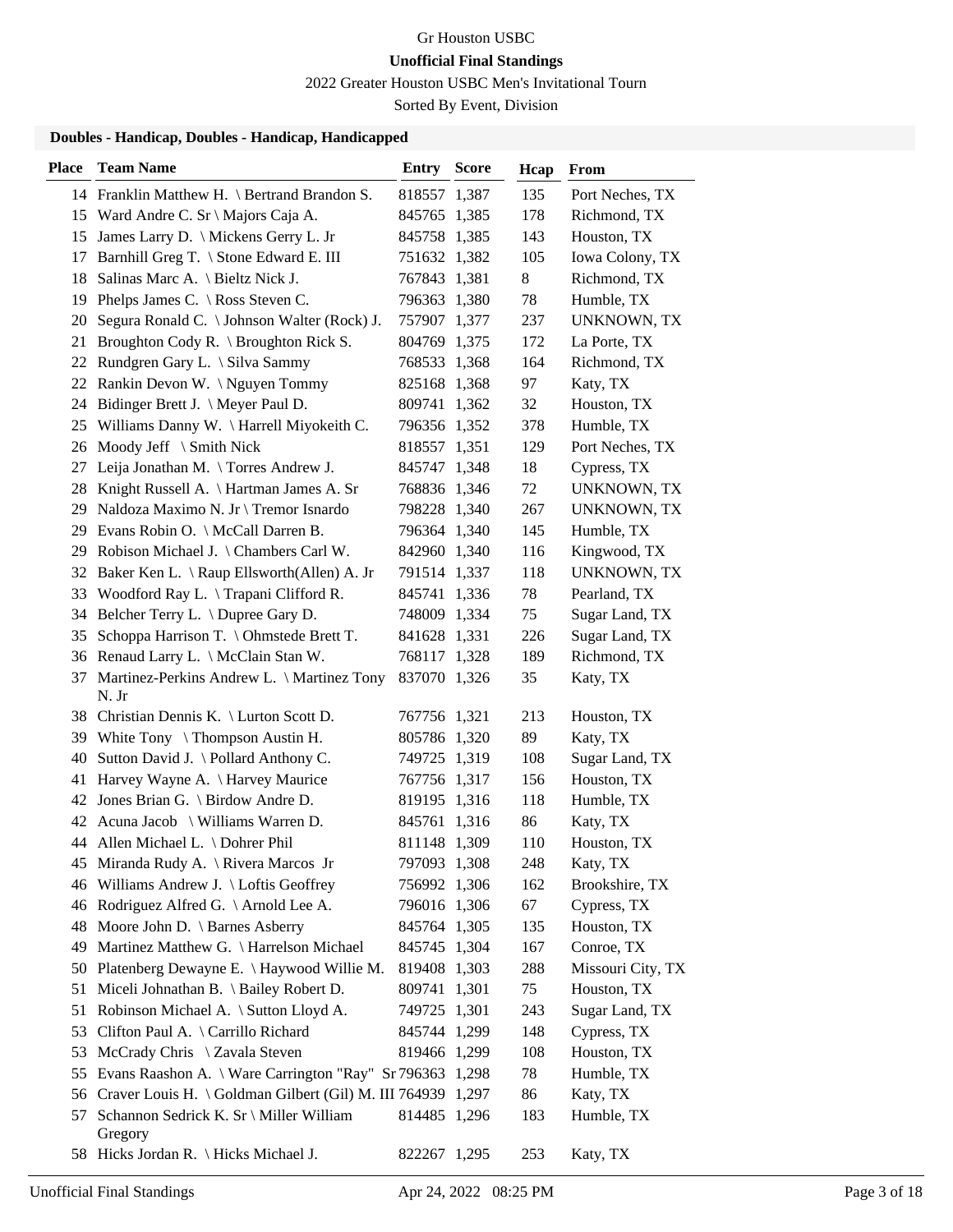2022 Greater Houston USBC Men's Invitational Tourn

Sorted By Event, Division

### **Doubles - Handicap, Doubles - Handicap, Handicapped**

| <b>Place</b> | <b>Team Name</b>                               | <b>Entry Score</b> | Hcap             | From           |
|--------------|------------------------------------------------|--------------------|------------------|----------------|
|              | 58 Starnes Jadon \ Starnes Robert L.           | 804770 1,295       | 121              | La Porte, TX   |
|              | 58 Hall Jeffrey D. \ Glasco Dave               | 819243 1,295       | 378              | Houston, TX    |
| 61           | Hicks Keith A. \ Hicks Clark W. Jr             | 822267 1,289       | 199              | Katy, TX       |
| 62           | Turner R Wayne \ Walker Adrian A.              | 845744 1,287       | 35               | Cypress, TX    |
|              | 62 Guzman Xavier \ Burgess Nicholas J.         | 845755 1,287       | 35               | Pasadena, TX   |
|              | 64 Chovanec John M. \ Austin Michael E.        | 845763 1,285       | 10               | Sugar Land, TX |
|              | 64 Hall Matt \ Papadimitriou Nicholas          | 793395 1,285       | 202              | Cypress, TX    |
|              | 66 Rivera Felipe \ Schnieders Herman F.        | 797093 1,283       | 226              | Katy, TX       |
| 67           | Ukegbu Jeff E. $\setminus$ Cubos Gilbert       | 845769 1,280       | 48               | Houston, TX    |
| 68           | Romero Saul Jr \ Narro Juan C.                 | 845746 1,277       | 175              | Katy, TX       |
| 68           | Dugas Phillip E. \ Rost Gary W.                | 819195 1,277       | 121              | Humble, TX     |
| 68           | Jeffers Don A. \ DeMott Ron D.                 | 768533 1,277       | 175              | Richmond, TX   |
| 71           | Ledbetter Jimmy \ Wiltshire David C. Sr        | 785210 1,276       | 288              | UNKNOWN, TX    |
|              | 72 Aguilar Chris R. \Trahan Branden L.         | 845754 1,269       | 48               | Richmond, TX   |
| 73           | Martinez Matthew R. \ Martinez Israel          | 837070 1,267       | $\boldsymbol{0}$ | Katy, TX       |
|              | 74 Krolczyk Christian C. \ Corbin Michael D.   | 845538 1,266       | 67               | Houston, TX    |
|              | 74 Rabke David W. \ Boyd Ricky W. Sr           | 745662 1,266       | 202              | Baytown, TX    |
| 76           | Tran Duc C. $\setminus$ Ukegbu Jeff E.         | 845756 1,265       | 75               | Houston, TX    |
| 77           | Theck Steven W. \ Bacon Kevin C.               | 845740 1,263       | 21               | Houston, TX    |
| 77           | Soloy David J. \ Hall Jamil                    | 819428 1,263       | 148              | Spring, TX     |
| 79           | Jenkins Freely A. \ Chevalier Reginald         | 816548 1,262       | 116              | Houston, TX    |
|              | 80 Moon Roger D. \ Porter Aaron G.             | 819466 1,261       | 232              | Houston, TX    |
| 81           | Lindsey Richard L. \ Starkey Jeffrey L.        | 804770 1,259       | 232              | La Porte, TX   |
|              | 81 Chesser Ted \ Purnell William J. Jr         | 811148 1,259       | 5                | Houston, TX    |
| 83           | Collins Robert H. $\setminus$ Ocanas Rufino Jr | 745663 1,253       | 232              | Baytown, TX    |
|              | 84 Hoosier Steven W. \ Sharp Tony R.           | 804768 1,249       | 202              | La Porte, TX   |
| 85           | Vaughn Jeremy E. \ Chiles Mark E.              | 845751 1,246       | 137              | Humble, TX     |
|              | 86 Lucas Elmer G. Jr \ Chenier Patrick W.      | 796364 1,240       | 72               | Humble, TX     |
|              | 87 Perez Eduardo E. \ Smith Shayne M.          | 764938 1,238       | 135              | Katy, TX       |
|              | 88 Benoit Michael G. \ Wilson Alvin J.         | 767843 1,237       | 48               | Richmond, TX   |
| 89           | Richbourg Travis "LT" L. \ Stark Shawn A.      | 796016 1,234       | 86               | Cypress, TX    |
|              | 90 Hamman Randy A. \ Blum David C.             | 826310 1,232       | 62               | Humble, TX     |
|              | 91 Dugas Terry J. \ Maulding Robert R.         | 805786 1,227       | 164              | Katy, TX       |
|              | 91 Hall Jay B. \ Little Tom T.                 | 819243 1,227       | 226              | Houston, TX    |
| 93           | Williams James S. \ Valmain Sidney D.          | 745663 1,224       | 153              | Baytown, TX    |
|              | 94 Balthazar Henry E. \ Capuchino Tony         | 768836 1,222       | 78               | UNKNOWN, TX    |
| 95           | Bates John D. \ Bates Karl J.                  | 793395 1,220       | 207              | Cypress, TX    |
| 96           | Robinson Donald R. \ Johnsen Nicholas P.       | 845757 1,219       | 18               | Houston, TX    |
| 97           | Aguilar Chris R. $\langle$ Gray Jaylan P.      | 845768 1,214       | 288              | Katy, TX       |
| 98           | Riggs Andre D. $\forall$ Pittman Lewis A.      | 820356 1,213       | 159              | Houston, TX    |
| 99           | Persaud Justin T. \ Peoples Charles E.         | 804769 1,210       | 310              | La Porte, TX   |
|              | 100 Hillbrand John D.   Kelso Kevin W.         | 825168 1,209       | 243              | Katy, TX       |
| 101          | Santa Maria Brian \ Smith Dewayne E.           | 764938 1,208       | 89               | Katy, TX       |
|              | 101 Lee Galen R. \ Baker Ken R.                | 819427 1,208       | 189              | Spring, TX     |
| 103          | Sampang Joel G. \ Sampang Joseph J.            | 844316 1,206       | 234              | UNKNOWN, TX    |
|              | 104 Smith Larry E. \ Erwert Michael G.         | 819428 1,201       | 334              | Spring, TX     |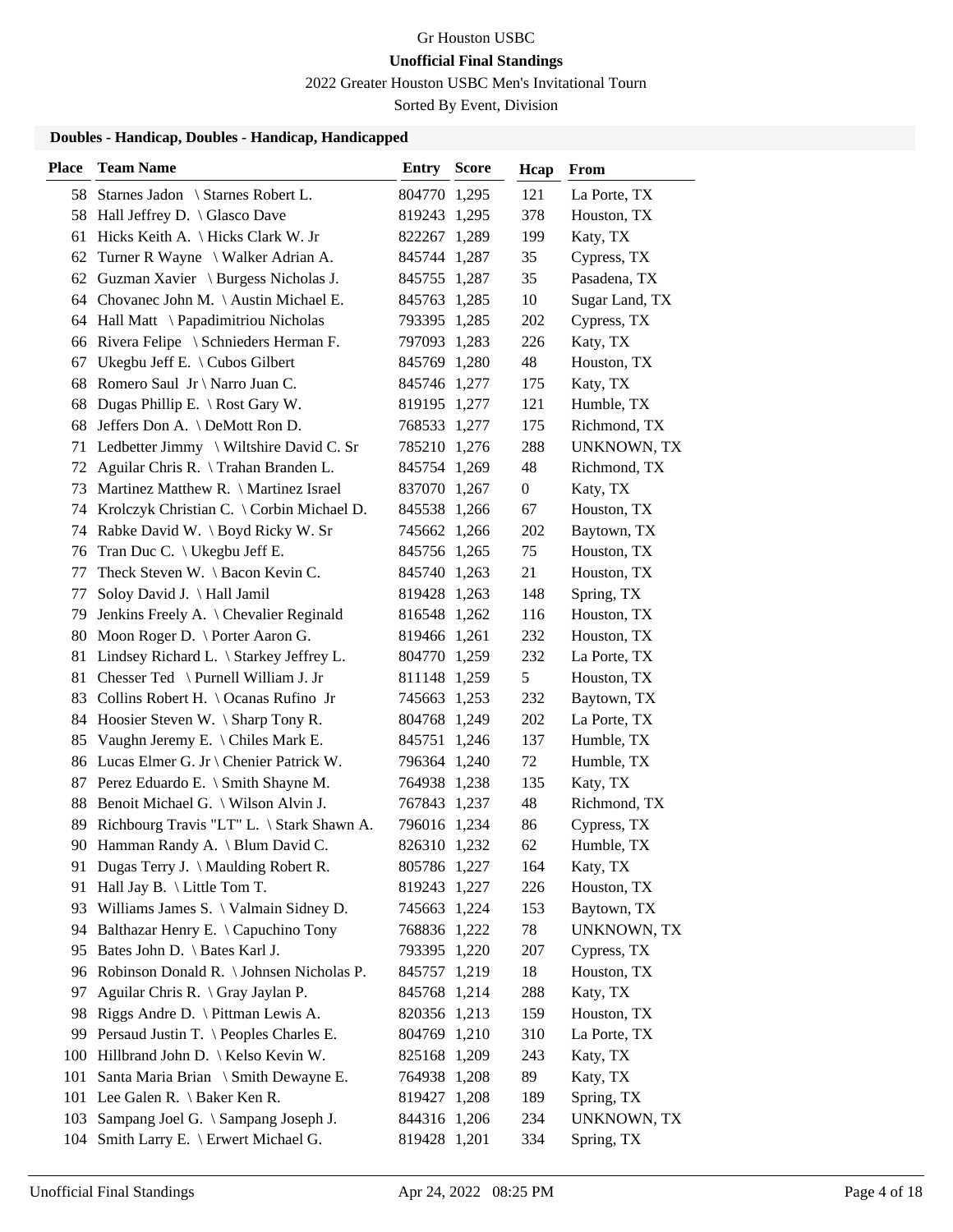2022 Greater Houston USBC Men's Invitational Tourn

Sorted By Event, Division

# **Doubles - Handicap, Doubles - Handicap, Handicapped**

| <b>Place</b> | <b>Team Name</b>                                                | <b>Entry Score</b> | Hcap | <b>From</b>        |
|--------------|-----------------------------------------------------------------|--------------------|------|--------------------|
|              | 105 Medeski Joe A. \ Whitaker Jeff D.                           | 826280 1,199       | 126  | Humble, TX         |
| 106          | Ware Carrington "Ray" $Sr \ \$ Aguilar Chris R.                 | 845769 1,192       | 151  | Houston, TX        |
| 107          | Setphenson Duane \ Hordge Fred R.                               | 845752 1,191       | 145  | Humble, TX         |
| 108          | Arceneaux John W. $\operatorname{\Lambda}$ Arceneaux Terence B. | 816548 1,190       | 56   | Houston, TX        |
| 109          | Terry Virgil L. $\Im$ Smith Paul R.                             | 796356 1,189       | 199  | Humble, TX         |
| 110          | Baker Ken L. $\langle$ Trevino John P.                          | 785210 1,188       | 205  | <b>UNKNOWN, TX</b> |
|              | 111 Lowrie Jonathan W. \ Foley Richard                          | 768117 1,186       | 86   | Richmond, TX       |
|              | 112 Stoner Darrell W. \ Garcia Luis E. III                      | 804768 1,179       | 37   | La Porte, TX       |
|              | 113 Bender Christopher P. \ Sachs Craig A.                      | 791514 1,176       | 178  | <b>UNKNOWN, TX</b> |
|              | 114 Behanna Troy J. \ Hon Bobby C.                              | 845741 1,173       | 70   | Pearland, TX       |
| 115          | Baker Doug L. \ Pierson William S.                              | 819427 1,159       | 286  | Spring, TX         |
|              | 116 Pfeifer Wesley T. \ Viator Gerald Jr                        | 764939 1,153       | 91   | Katy, TX           |
| 117          | Potts Wayne E. \ Chandler Charley E.                            | 745662 1,147       | 121  | Baytown, TX        |
| 118          | Fluellen Eddie J. \ Brown Jeffery                               | 845750 1,134       | 132  | Cypress, TX        |
| 119          | Broman Paul A. \ Hayward Frank III                              | 823559 1,127       | 291  | Houston, TX        |
|              | 120 Townsend Thomas L. \ Burge Kevin D.                         | 845752 1,119       | 113  | Humble, TX         |
| 121          | Williams Michael D. \ Terry Mark A.                             | 842960 1,117       | 126  | Kingwood, TX       |
|              | 122 Patel Naresh I. \Taylor Keith A.                            | 845742 1,051       | 216  | Sugar Land, TX     |
| 123          | Sierra Sam $\setminus$ Karr Patrick J.                          | 823559 836         | 164  | Houston, TX        |

## **Doubles - Scratch, Doubles - Scratch, Scratch**

| Place | <b>Team Name</b>                                          | <b>Entry Score</b> | Hcap | From               |
|-------|-----------------------------------------------------------|--------------------|------|--------------------|
|       | 1 Arnett Omar T. \ Ferrier Walter N. III                  | 845754 1,505       |      | Richmond, TX       |
|       | 2 Evans James M. \ Martinez Israel                        | 809539 1,462       |      | Katy, TX           |
| 3     | Martinez Tony N. Jr \ Grant Jarrett D.                    | 809539 1,457       |      | Katy, TX           |
| 4     | Martinez Israel \ Lopez Christian                         | 836964 1,437       |      | Katy, TX           |
| 5     | McQurter Lonnie P. Jr \ Finley Mark E.                    | 796220 1,436       |      | Houston, TX        |
| 6     | Burgess Nicholas J. \ Campagna Tony                       | 845743 1,431       |      | Katy, TX           |
| 7     | Smith Tommy E. \ Sullivan George W. Jr                    | 796220 1,428       |      | Houston, TX        |
| 8     | Arnett Omar T. \ Capra Parker J.                          | 845760 1,407       |      | Richmond, TX       |
| 9     | Zimmer Steven G. \ Glanovsky Skyler I.                    | 845743 1,394       |      | Katy, TX           |
| 10    | Young Thomas W. \Lorts Lee E.                             | 791080 1,390       |      | Fresno, TX         |
| 11    | McCordic Michael J. \ McCordic Patrick R.                 | 803791 1,376       |      | UNKNOWN, TX        |
| 12    | Yates Kenneth R. $\ \$ Bevelhymer Jack H.                 | 843677 1,370       |      | Santa Fe, TX       |
|       | 13 Lorts Lee E. \ Martinez Tony N. Jr                     | 836964 1,365       |      | Katy, TX           |
|       | 14 Bottos Corey \ Ollison Cory L.                         | 791081 1,359       |      | Fresno, TX         |
| 15    | Moses Reginald(Reggie) C. \ Webster Byron J. 845766 1,344 |                    |      | Houston, TX        |
| 16    | Chesbro Roy N. Jr \ Stokes Paul H.                        | 845759 1,295       |      | Katy, TX           |
| 17    | Acompanado Gener \ Palma Larry                            | 798228 1,280       |      | <b>UNKNOWN, TX</b> |
| 18    | Wu Eric T. $\$ Parrish Merv                               | 845748 1,251       |      | Spring, TX         |
| 19    | Houser David J. $\langle$ Grice Jason R.                  | 843677 1,250       |      | Santa Fe, TX       |
| 20    | McQueen Clarence Jr \ Gullette Kenny M.                   | 791080 1,249       |      | Fresno, TX         |
| 21    | Sylvester Michael E. \ McKeever Lindsay C.                | 845748 1,224       |      | Spring, TX         |
| 22    | Rountree David G. \ Waggett Warren H.                     | 845539 1,213       |      | Houston, TX        |
| 23    | Paddio Danny \ Stark Shawn A.                             | 845750 1,196       |      | Cypress, TX        |
|       | 24 McCordic Paul H. \ McCordic Pete                       | 803791 1,174       |      | <b>UNKNOWN, TX</b> |
|       | 25 Hamman Randy A. \ Sherlock David A.                    | 826310 1,134       |      | Humble, TX         |
|       |                                                           |                    |      |                    |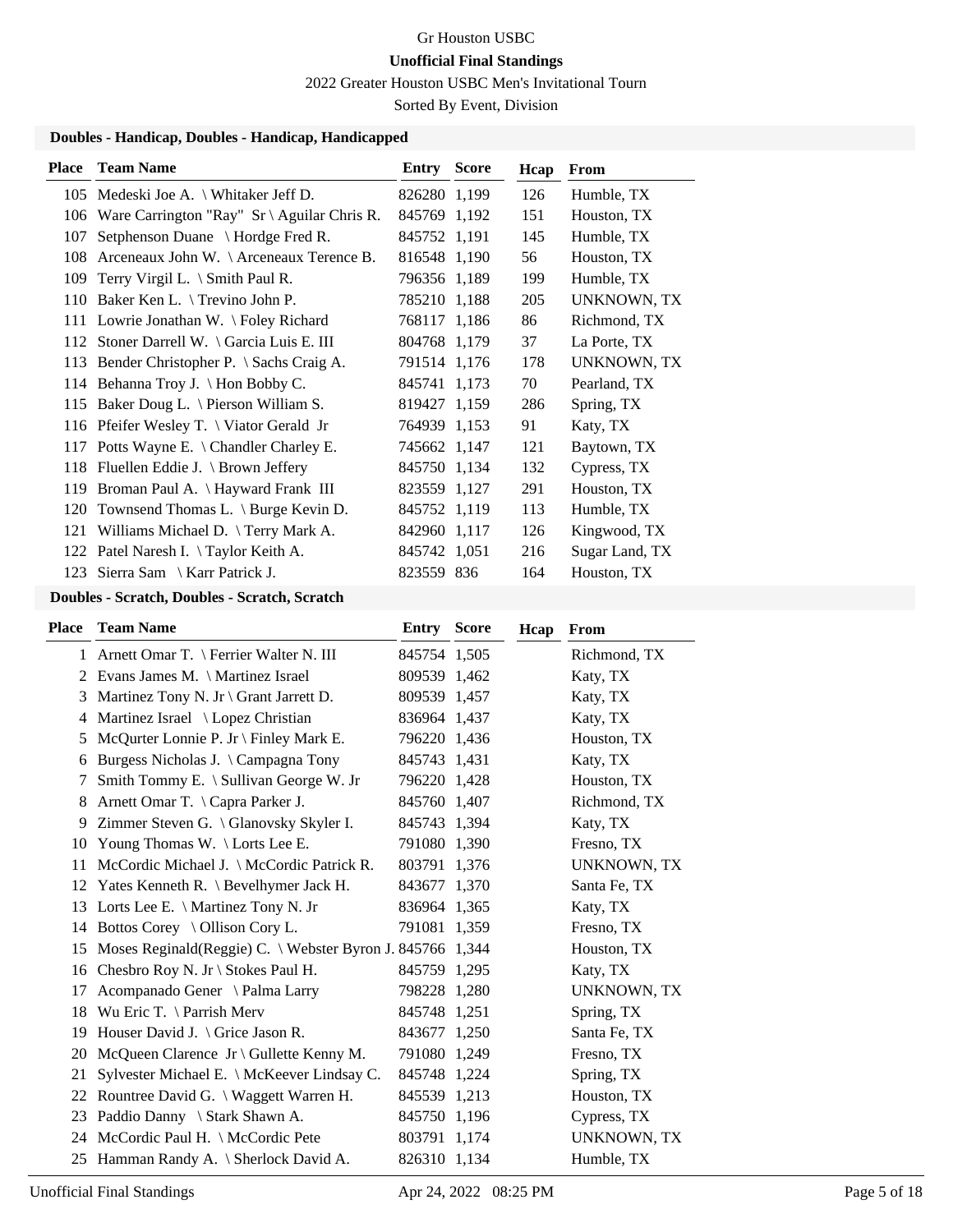2022 Greater Houston USBC Men's Invitational Tourn

Sorted By Event, Division

#### **Doubles - Scratch, Doubles - Scratch, Scratch**

| <b>Place</b> | <b>Team Name</b>                                    | <b>Entry Score</b> |              | Hcap | From               |
|--------------|-----------------------------------------------------|--------------------|--------------|------|--------------------|
|              | 26 Blum David C. \ Gage Joseph J.                   | 826280 1,093       |              |      | Humble, TX         |
|              | Singles - Handicap, Singles - Handicap, Handicapped |                    |              |      |                    |
| <b>Place</b> | <b>Team Name</b>                                    | <b>Entry</b>       | <b>Score</b> | Hcap | From               |
|              | 1 Harvey Maurice                                    | 767756 851         |              | 132  | Houston, TX        |
|              | 2 Johnson Walter (Rock) J.                          | 757907 805         |              | 140  | <b>UNKNOWN, TX</b> |
|              | 3 Moreno Adolph E. Jr                               | 748009 795         |              | 121  | Sugar Land, TX     |
|              | 4 Blum David C.                                     | 826310 787         |              | 43   | Humble, TX         |
| 5            | Peoples Charles E.                                  | 804769 780         |              | 97   | La Porte, TX       |
| 6            | Thorn Peyton W.                                     | 845762 762         |              | 167  | Houston, TX        |
| 7            | Clifton Paul A.                                     | 845744 759         |              | 121  | Cypress, TX        |
| 8            | Hicks Michael J.                                    | 822267 758         |              | 143  | Katy, TX           |
| 8            | Gibson Michael L.                                   | 757907 758         |              | 62   | <b>UNKNOWN, TX</b> |
| 10           | Aguilar Chris R.                                    | 845754 757         |              | 105  | Richmond, TX       |
| 11           | Johnson Eddie E.                                    | 757907 755         |              | 78   | <b>UNKNOWN, TX</b> |
|              | 12 Perez Eduardo E.                                 | 764938 746         |              | 91   | Katy, TX           |
| 13           | Banks David L.                                      | 814485 743         |              | 54   | Humble, TX         |
|              | 14 Mitchell Brandon D.                              | 845756 740         |              | 51   | Houston, TX        |
|              | 15 Leija Jonathan M.                                | 845747 739         |              | 8    | Cypress, TX        |
|              | 16 Pollard Anthony C.                               | 749725 737         |              | 40   | Sugar Land, TX     |
|              | 16 Ukegbu Jeff E.                                   | 845756 737         |              | 43   | Houston, TX        |
|              | 18 Lowrie Jonathan W.                               | 768117 736         |              | 59   | Richmond, TX       |
| 19           | Broman Paul A.                                      | 823559 735         |              | 156  | Houston, TX        |
| 20           | Zavala Steven                                       | 819466 732         |              | 51   | Houston, TX        |
| 21           | Allen Michael L.                                    | 811148 731         |              | 64   | Houston, TX        |
| 22           | Riggs Andre D.                                      | 820356 729         |              | 97   | Houston, TX        |
| 22           | Robinson Donald R.                                  | 845757 729         |              | 27   | Houston, TX        |
| 24           | Sutton David J.                                     | 749725 727         |              | 67   | Sugar Land, TX     |
| 24           | DeMott Ron D.                                       | 768533 727         |              | 64   | Richmond, TX       |
|              | 26 Arnold Lee A.                                    | 796016 726         |              | 29   | Cypress, TX        |
| 27           | Robinson Michael A.                                 | 749725 725         |              | 99   | Sugar Land, TX     |
| 27           | Hall Jay B.                                         | 819243 725         |              | 97   | Houston, TX        |
|              | 29 Ruffin Edward A.                                 | 819408 719         |              | 83   | Missouri City, TX  |
| 29           | Rouse Kevin L.                                      | 814485 719         |              | 94   | Humble, TX         |
| 31           | Broughton Cody R.                                   | 804769 717         |              | 124  | La Porte, TX       |
|              | 32 Glasco Dave                                      | 819243 716         |              | 162  | Houston, TX        |
| 33           | Turner R Wayne                                      | 845744 712         |              | 18   | Cypress, TX        |
| 34           | Mann James E.                                       | 845538 710         |              | 35   | Houston, TX        |
|              | 34 Miranda Rudy A.                                  | 797093 710         |              | 148  | Katy, TX           |
| 34           | Barnhill Greg T.                                    | 751632 710         |              | 99   | Iowa Colony, TX    |
| 37           | Bidinger Brett J.                                   | 809741 709         |              | 27   | Houston, TX        |
| 37           | Harrell Miyokeith C.                                | 796356 709         |              | 251  | Humble, TX         |
| 39           | Birdow Andre D.                                     | 819195 708         |              | 70   | Humble, TX         |
| 40           | Mickens Gerry L. Jr                                 | 845758 702         |              | 67   | Houston, TX        |
| 41           | Papadimitriou Nicholas                              | 793395 701         |              | 137  | Cypress, TX        |
| 41           | Vaughn Jeremy E.                                    | 845751 701         |              | 78   | Humble, TX         |
| 41           | Haywood Willie M.                                   | 819408 701         |              | 102  | Missouri City, TX  |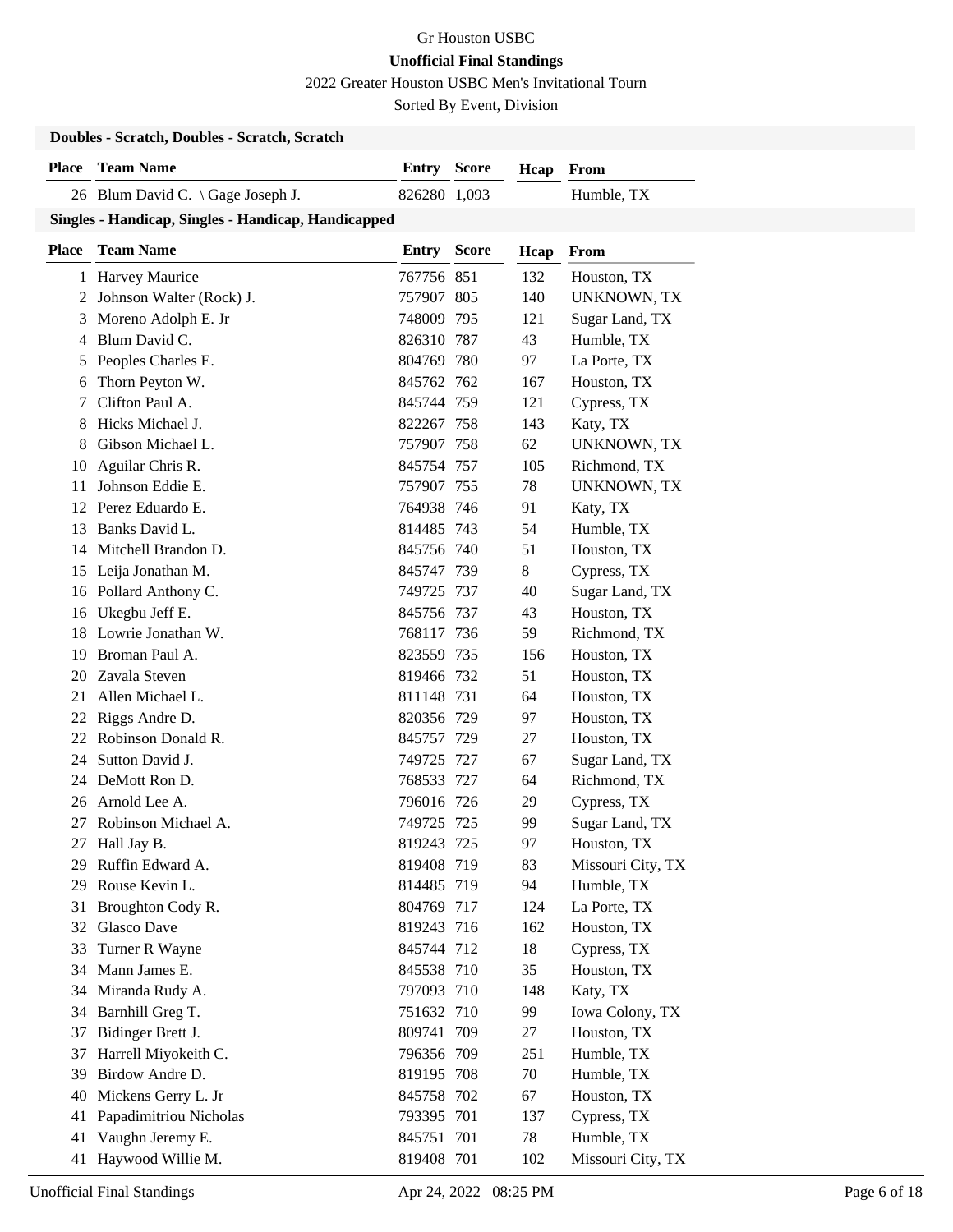2022 Greater Houston USBC Men's Invitational Tourn

Sorted By Event, Division

#### **Singles - Handicap, Singles - Handicap, Handicapped**

| <b>Place</b> | <b>Team Name</b>          | <b>Entry Score</b> | Hcap             | From               |
|--------------|---------------------------|--------------------|------------------|--------------------|
|              | 44 Chiles Mark E.         | 845751 699         | 59               | Humble, TX         |
|              | 44 Hall Matt              | 793395 699         | 64               | Cypress, TX        |
|              | 46 Edwards Mack C.        | 819408 698         | 99               | Missouri City, TX  |
| 46           | Jones Brian G.            | 819195 698         | 48               | Humble, TX         |
| 48           | Arceneaux John W.         | 816548 697         | 72               | Houston, TX        |
| 48           | Hicks Clark W. Jr         | 822267 697         | 56               | Katy, TX           |
| 50           | <b>Tremor Isnardo</b>     | 798228 696         | 140              | <b>UNKNOWN, TX</b> |
| 50           | Ward Andre C. Sr          | 845765 696         | 5                | Richmond, TX       |
| 50           | Moore John D.             | 845764 696         | 62               | Houston, TX        |
| 50           | Lucas Elmer G. Jr         | 796364 696         | 35               | Humble, TX         |
| 54           | Sampang Joseph J.         | 844316 695         | 116              | <b>UNKNOWN, TX</b> |
| 55           | Smith Shayne M.           | 764938 693         | 43               | Katy, TX           |
|              | 56 Moon Roger D.          | 819466 692         | 132              | Houston, TX        |
|              | 56 Dickerson Raphael R.   | 845747 692         | $\overline{0}$   | Cypress, TX        |
|              | 58 White Tony             | 805786 687         | 62               | Katy, TX           |
| 58           | Schoppa Harrison T.       | 841628 687         | 67               | Sugar Land, TX     |
| 58           | Hicks Keith A.            | 822267 687         | 143              | Katy, TX           |
| 58           | Broughton Rick S.         | 804769 687         | 48               | La Porte, TX       |
|              | 62 Ross Steven C.         | 796363 685         | 43               | Humble, TX         |
| 63           | Moody Jeff                | 818557 683         | 62               | Port Neches, TX    |
| 64           | Corbin Michael D.         | 845538 682         | 35               | Houston, TX        |
| 65           | Hayward Frank III         | 823559 681         | 135              | Houston, TX        |
| 65           | Bates Karl J.             | 793395 681         | 167              | Cypress, TX        |
| 65           | Segura Ronald C.          | 757907 681         | 97               | <b>UNKNOWN, TX</b> |
| 68           | Porter Aaron G.           | 819466 680         | 99               | Houston, TX        |
| 68           | Chambers Carl W.          | 842960 680         | 81               | Kingwood, TX       |
| 70           | Platenberg Dewayne E.     | 819408 679         | 186              | Missouri City, TX  |
| 70           | Guzman Xavier             | 845755 679         | 43               | Pasadena, TX       |
| 72           | Ohmstede Brett T.         | 841628 678         | 159              | Sugar Land, TX     |
| 72           | Silva Sammy               | 768533 678         | 54               | Richmond, TX       |
| 72           | Baker Ken L.              | 785210 678         | 118              | <b>UNKNOWN, TX</b> |
| 75           | Ocanas Rufino Jr          | 745663 676         | 89               | Baytown, TX        |
|              | 76 James Larry D.         | 820356 675         | 75               | Houston, TX        |
|              | 76 Carrillo Richard       | 845744 675         | 27               | Cypress, TX        |
| 78           | Martinez Matthew R.       | 837070 674         | 18               | Katy, TX           |
|              | 78 Christian Dennis K.    | 767756 674         | 132              | Houston, TX        |
| 80           | Johnsen Nicholas P.       | 845757 673         | $\boldsymbol{0}$ | Houston, TX        |
| 81           | Naldoza Maximo N. Jr      | 798228 670         | 126              | <b>UNKNOWN, TX</b> |
| 82           | Martinez Tony N. Jr       | 837070 669         | $\boldsymbol{0}$ | Katy, TX           |
| 83           | Starkey Jeffrey L.        | 804770 668         | 86               | La Porte, TX       |
| 84           | Rankin Devon W.           | 825168 667         | 75               | Katy, TX           |
| 85           | Rundgren Gary L.          | 768533 665         | 110              | Richmond, TX       |
|              | 86 Miller William Gregory | 814485 664         | 78               | Humble, TX         |
|              | 86 Little Tom T.          | 819243 664         | 129              | Houston, TX        |
| 86           | Starnes Robert L.         | 845749 664         | 18               | Pasadena, TX       |
| 89           | Torres Andrew J.          | 845747 663         | 10               | Cypress, TX        |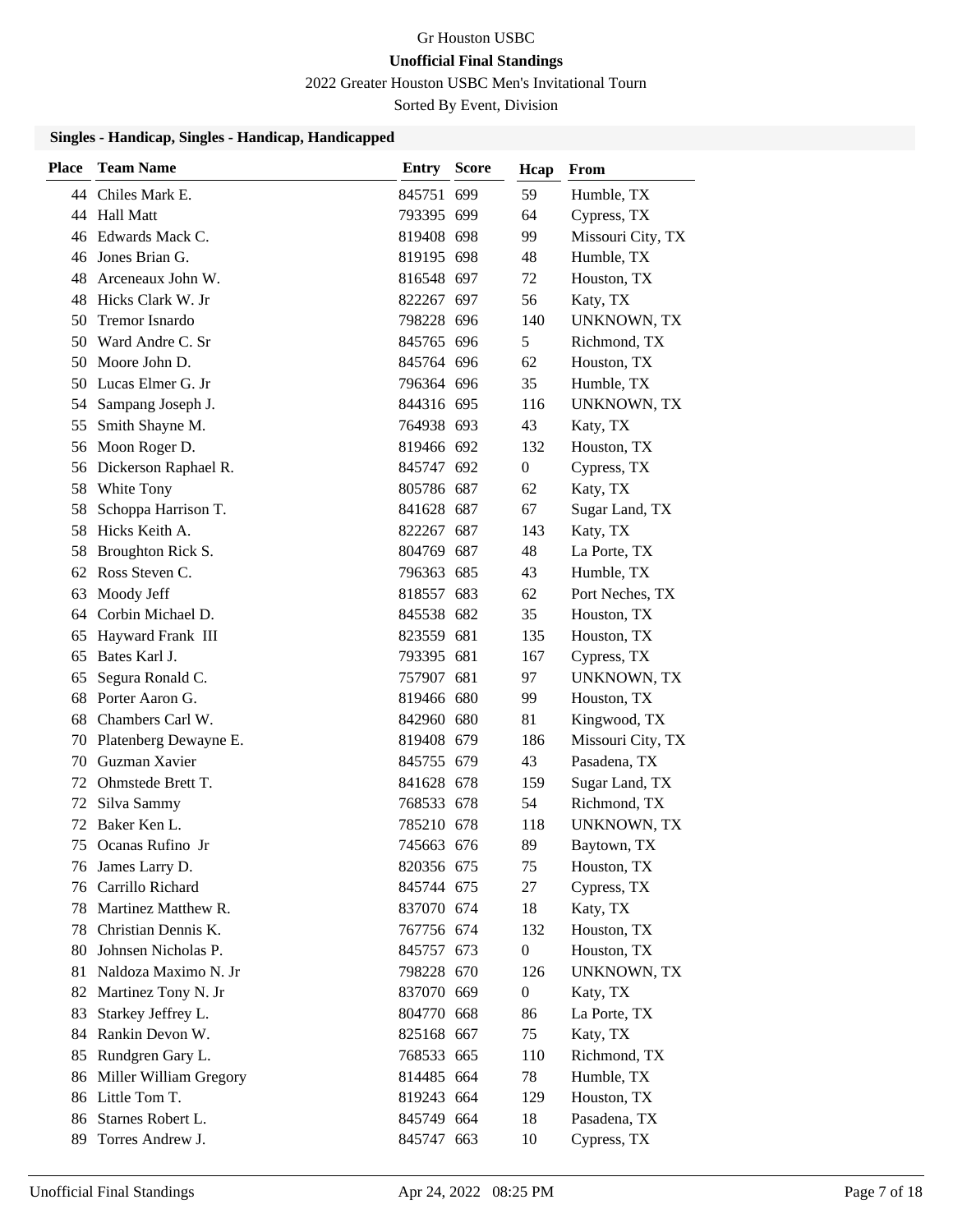2022 Greater Houston USBC Men's Invitational Tourn

Sorted By Event, Division

#### **Singles - Handicap, Singles - Handicap, Handicapped**

| <b>Place</b> | <b>Team Name</b>             | <b>Entry Score</b> | Hcap             | From               |
|--------------|------------------------------|--------------------|------------------|--------------------|
|              | 89 Chenier London L.         | 845756 663         | 54               | Houston, TX        |
| 89           | Renaud Larry L.              | 768117 663         | 121              | Richmond, TX       |
|              | 92 Hordge Fred R.            | 845752 662         | 56               | Humble, TX         |
|              | 92 Fryer Michael             | 756992 662         | 72               | Brookshire, TX     |
|              | 92 Williams Andrew J.        | 756992 662         | 94               | Brookshire, TX     |
|              | 95 McCall Darren B.          | 796364 661         | $\overline{0}$   | Humble, TX         |
|              | 96 Dupree Gary D.            | 748009 660         | $\overline{0}$   | Sugar Land, TX     |
|              | 96 Ponce Jason A.            | 751632 660         | 35               | Iowa Colony, TX    |
| 98           | Trevino John P.              | 785210 658         | 86               | <b>UNKNOWN, TX</b> |
| 99           | Belcher Terry L.             | 748009 657         | 75               | Sugar Land, TX     |
| 100          | Glanovsky Skyler I.          | 845746 656         | $\overline{0}$   | Katy, TX           |
| 101          | Schnieders Herman F.         | 797093 655         | 21               | Katy, TX           |
| 101          | Dohrer Phil                  | 811148 655         | 45               | Houston, TX        |
|              | 103 Walker Adrian A.         | 845744 653         | 16               | Cypress, TX        |
|              | 104 Ledbetter Jimmy          | 785210 651         | 153              | <b>UNKNOWN, TX</b> |
|              | 104 Benoit Michael G.        | 767843 651         | 18               | Richmond, TX       |
|              | 106 Salinas Marc A.          | 767843 650         | 8                | Richmond, TX       |
|              | 107 Romero Saul Jr           | 845746 649         | 113              | Katy, TX           |
| 108          | Viator Gerald Jr             | 764939 647         | 16               | Katy, TX           |
|              | 109 Hamman Randy A.          | 826310 645         | 18               | Humble, TX         |
|              | 109 Harvey Wayne A.          | 767756 645         | 24               | Houston, TX        |
|              | 109 Ware Carrington "Ray" Sr | 845769 645         | 45               | Houston, TX        |
|              | 112 Gray Jaylan P.           | 845768 644         | 183              | Katy, TX           |
|              | 113 Medeski Joe A.           | 826280 643         | 89               | Humble, TX         |
|              | 113 Pierson William S.       | 819427 643         | 81               | Spring, TX         |
|              | 115 Woodford Ray L.          | 845741 642         | 56               | Pearland, TX       |
|              | 116 McCrady Chris            | 819466 640         | 56               | Houston, TX        |
|              | 116 Smith Dewayne E.         | 764938 640         | 16               | Katy, TX           |
|              | 116 Sachs Craig A.           | 791514 640         | 72               | UNKNOWN, TX        |
|              | 119 Wiltshire David C. Sr    | 785210 639         | 135              | <b>UNKNOWN, TX</b> |
|              | 119 Boyd Ricky W. Sr         | 745662 639         | 83               | Baytown, TX        |
|              | 119 Foley Richard            | 768117 639         | 27               | Richmond, TX       |
|              | 122 Woods Forest D.          | 845538 638         | $\overline{0}$   | Houston, TX        |
|              | 123 Patel Naresh I.          | 845742 637         | 113              | Sugar Land, TX     |
|              | 123 Depau Maximus            | 845762 637         | 167              | Houston, TX        |
|              | 125 Lurton Scott D.          | 767756 636         | 81               | Houston, TX        |
|              | 126 Karr Patrick J.          | 823559 634         | 164              | Houston, TX        |
|              | 127 Collins Robert H.        | 745663 633         | 143              | Baytown, TX        |
|              | 127 Robison Michael J.       | 842960 633         | 35               | Kingwood, TX       |
|              | 129 Martinez Israel          | 837070 631         | $\boldsymbol{0}$ | Katy, TX           |
|              | 129 Whitaker Jeff D.         | 826280 631         | 37               | Humble, TX         |
|              | 131 Hoosier Steven W.        | 804768 630         | 54               | La Porte, TX       |
|              | 132 Harrelson Michael        | 845745 629         | 81               | Conroe, TX         |
|              | 132 Richbourg Travis "LT" L. | 796016 629         | 91               | Cypress, TX        |
|              | 134 Dugas Terry J.           | 805786 628         | 137              | Katy, TX           |
|              | 134 Rivera Marcos Jr         | 797093 628         | 99               | Katy, TX           |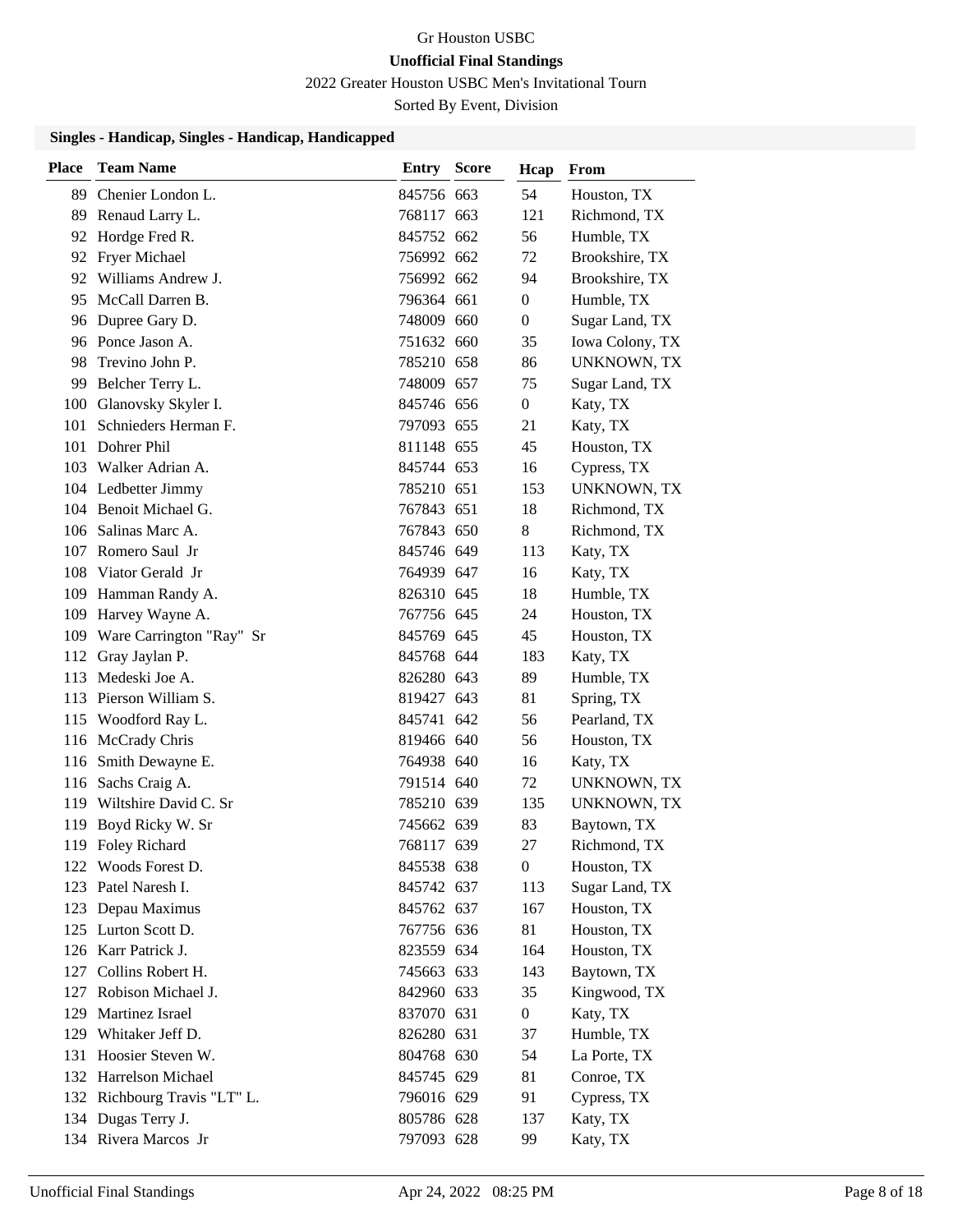2022 Greater Houston USBC Men's Invitational Tourn

Sorted By Event, Division

#### **Singles - Handicap, Singles - Handicap, Handicapped**

| <b>Place</b> | <b>Team Name</b>                 | <b>Entry Score</b> | Hcap           | From               |
|--------------|----------------------------------|--------------------|----------------|--------------------|
|              | 134 Bertrand Brandon S.          | 818557 628         | 27             | Port Neches, TX    |
|              | 137 Deadessis Luis F. Jr         | 845746 625         | 81             | Katy, TX           |
|              | 137 Pittman Lewis A.             | 820356 625         | 62             | Houston, TX        |
|              | 137 Goldman Gilbert (Gil) M. III | 764939 625         | $\overline{0}$ | Katy, TX           |
| 140          | Sharp Tony R.                    | 804768 624         | 148            | La Porte, TX       |
|              | 140 Starnes Jadon                | 804770 624         | 102            | La Porte, TX       |
|              | 142 Rivera Felipe                | 797093 623         | 205            | Katy, TX           |
|              | 142 Evans Robin O.               | 796364 623         | 151            | Humble, TX         |
|              | 144 Lee Galen R.                 | 819427 622         | 102            | Spring, TX         |
|              | 144 Hall Jeffrey D.              | 819243 622         | 216            | Houston, TX        |
|              | 146 Majors Caja A.               | 845765 621         | 172            | Richmond, TX       |
|              | 147 Barnes Asberry               | 845764 620         | 72             | Houston, TX        |
|              | 147 Brockermeyer Danny R. Jr     | 748009 620         | 16             | Sugar Land, TX     |
|              | 149 Capuchino Tony               | 768836 619         | 18             | <b>UNKNOWN, TX</b> |
|              | 149 Dugas Phillip E.             | 819195 619         | 94             | Humble, TX         |
| 151          | Soloy David J.                   | 819428 617         | 159            | Spring, TX         |
|              | 152 Erwert Michael G.            | 819428 616         | 162            | Spring, TX         |
|              | 152 Persaud Justin T.            | 804769 616         | 213            | La Porte, TX       |
|              | 154 Hicks Jordan R.              | 822267 614         | 110            | Katy, TX           |
|              | 154 Smith Nick                   | 818557 614         | 67             | Port Neches, TX    |
|              | 154 Martinez-Perkins Andrew L.   | 837070 614         | 59             | Katy, TX           |
|              | 157 Baker Stanley P.             | 845747 613         | $\overline{0}$ | Cypress, TX        |
| 157          | Tran Duc C.                      | 845756 613         | 32             | Houston, TX        |
| 159          | Taylor Keith A.                  | 845742 612         | 102            | Sugar Land, TX     |
|              | 159 McClain Stan W.              | 768117 612         | 67             | Richmond, TX       |
| 159          | Santa Maria Brian                | 764938 612         | 72             | Katy, TX           |
|              | 159 Rodriguez Alfred G.          | 796016 612         | 37             | Cypress, TX        |
| 163          | Bates John D.                    | 793395 609         | 40             | Cypress, TX        |
|              | 164 Schannon Sedrick K. Sr       | 814485 608         | 105            | Humble, TX         |
|              | 164 Evans Raashon A.             | 796363 608         | 32             | Humble, TX         |
|              | 166 Krolczyk Christian C.        | 845538 606         | 32             | Houston, TX        |
|              | 167 Potts Wayne E.               | 745662 605         | 75             | Baytown, TX        |
|              | 167 Rabke David W.               | 745662 605         | 118            | Baytown, TX        |
|              | 169 Franklin Matthew H.          | 818557 604         | 108            | Port Neches, TX    |
|              | 169 Chevalier Reginald           | 816548 604         | 81             | Houston, TX        |
| 171          | McCordic Michael J.              | 803791 601         | 51             | <b>UNKNOWN, TX</b> |
| 171          | Craver Louis H.                  | 764939 601         | 113            | Katy, TX           |
| 173          | Chenier Patrick W.               | 796364 600         | 37             | Humble, TX         |
| 173          | Fluellen Eddie J.                | 845750 600         | 70             | Cypress, TX        |
| 173          | <b>Brown Jeffery</b>             | 845750 600         | 62             | Cypress, TX        |
| 176          | Nguyen Tommy                     | 825168 599         | 21             | Katy, TX           |
|              | 176 Wilson Alvin J.              | 767843 599         | 29             | Richmond, TX       |
| 178          | Smith Larry E.                   | 819428 597         | 172            | Spring, TX         |
| 178          | Knight Russell A.                | 768836 597         | 24             | UNKNOWN, TX        |
|              | 180 Hillbrand John D.            | 825168 596         | 81             | Katy, TX           |
|              | 181 Barbara Charles              | 845749 595         | 5              | Pasadena, TX       |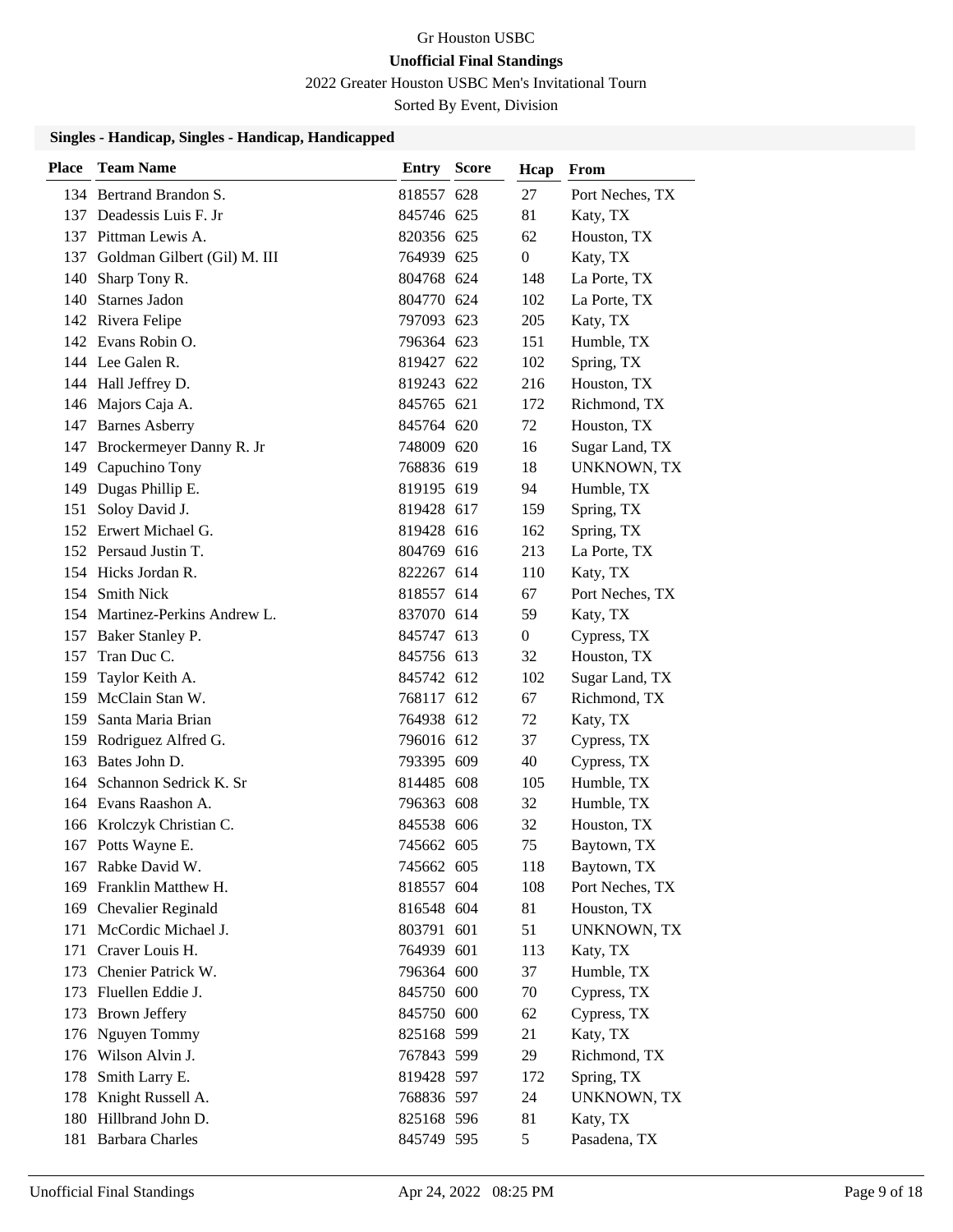2022 Greater Houston USBC Men's Invitational Tourn

Sorted By Event, Division

### **Singles - Handicap, Singles - Handicap, Handicapped**

| <b>Place</b> | <b>Team Name</b>                              | <b>Entry Score</b> | Hcap             | From               |
|--------------|-----------------------------------------------|--------------------|------------------|--------------------|
|              | 182 Paddio Danny                              | 845750 594         | 56               | Cypress, TX        |
|              | 183 Behanna Troy J.                           | 845741 593         | 35               | Pearland, TX       |
| 184          | Terry Mark A.                                 | 842960 592         | 56               | Kingwood, TX       |
|              | 185 Chesser Ted                               | 811148 589         | 27               | Houston, TX        |
|              | 185 Bender Christopher P.                     | 791514 589         | 105              | <b>UNKNOWN, TX</b> |
|              | 187 Burge Kevin D.                            | 845752 587         | 10               | Humble, TX         |
|              | 188 Balthazar Henry E.                        | 768836 586         | 59               | UNKNOWN, TX        |
| 188          | Terry Virgil L.                               | 796356 586         | 124              | Humble, TX         |
|              | 190 Williams James S.                         | 745663 585         | 56               | Baytown, TX        |
|              | 191 Baker Ken R.                              | 819427 584         | 86               | Spring, TX         |
|              | 192 Baker Doug L.                             | 819427 583         | 205              | Spring, TX         |
|              | 192 Rost Gary W.                              | 819195 583         | 27               | Humble, TX         |
|              | 192 Townsend Thomas L.                        | 845752 583         | 102              | Humble, TX         |
|              | 195 Lindsey Richard L.                        | 804770 582         | 145              | La Porte, TX       |
|              | 196 Sutton Lloyd A.                           | 749725 581         | 143              | Sugar Land, TX     |
|              | 196 Sampang Joel G.                           | 844316 581         | 118              | UNKNOWN, TX        |
|              | 196 Loftis Geoffrey                           | 756992 581         | 67               | Brookshire, TX     |
|              | 196 Phelps James C.                           | 796363 581         | 35               | Humble, TX         |
|              | 196 Jeffers Don A.                            | 768533 581         | 110              | Richmond, TX       |
|              | 201 Chandler Charley E.                       | 745662 580         | 45               | Baytown, TX        |
|              | 201 Hall Jamil                                | 819428 580         | 0                | Spring, TX         |
|              | 201 Hartman James A. Sr                       | 768836 580         | 48               | UNKNOWN, TX        |
|              | 204 Williams Michael D.                       | 842960 579         | 70               | Kingwood, TX       |
|              | 205 Kelso Kevin W.                            | 825168 578         | 162              | Katy, TX           |
|              | 205 Pfeifer Wesley T.                         | 764939 578         | 75               | Katy, TX           |
|              | 207 Jenkins Freely A.                         | 816548 571         | 35               | Houston, TX        |
|              | 208 Hon Bobby C.                              | 845741 568         | 35               | Pearland, TX       |
|              | 208 Miceli Johnathan B.                       | 809741 568         | 75               | Houston, TX        |
|              | 210 Valmain Sidney D.                         | 745663 567         | 97               | Baytown, TX        |
| 211          | Setphenson Duane                              | 845752 564         | 89               | Humble, TX         |
|              | 212 Raup Ellsworth(Allen) A. Jr               | 791514 563         | 0                | UNKNOWN, TX        |
|              | 213 Loftis Derrick J.                         | 756992 561         | 21               | Brookshire, TX     |
|              | 213 Stoner Darrell W.                         | 804768 561         | 35               | La Porte, TX       |
|              | 215 Theck Steven W.                           | 845740 547         | 32               | Houston, TX        |
|              | 216 Narro Juan C.                             | 845746 545         | 62               | Katy, TX           |
|              | 217 Bieltz Nick J.                            | 767843 527         | $\boldsymbol{0}$ | Richmond, TX       |
| 218          | Trapani Clifford R.                           | 845741 524         | 21               | Pearland, TX       |
|              | 219 Garcia Luis E. III                        | 804768 522         | $\overline{c}$   | La Porte, TX       |
|              | 220 Martinez Matthew G.                       | 845745 516         | 86               | Conroe, TX         |
|              | 221 Smith Paul R.                             | 796356 503         | 75               | Humble, TX         |
|              | 222 Williams Warren D.                        | 845761 430         | 43               | Katy, TX           |
|              | 223 Acuna Jacob                               | 845761 429         | 43               | Katy, TX           |
|              | 224 Sierra Sam                                | 823559 310         | $\boldsymbol{0}$ | Houston, TX        |
|              | 225 Williams Danny W.                         | 796356 262         | 126              | Humble, TX         |
|              | Singles - Scratch, Singles - Scratch, Scratch |                    |                  |                    |

**Place Team Name Entry Score**

**Hcap From**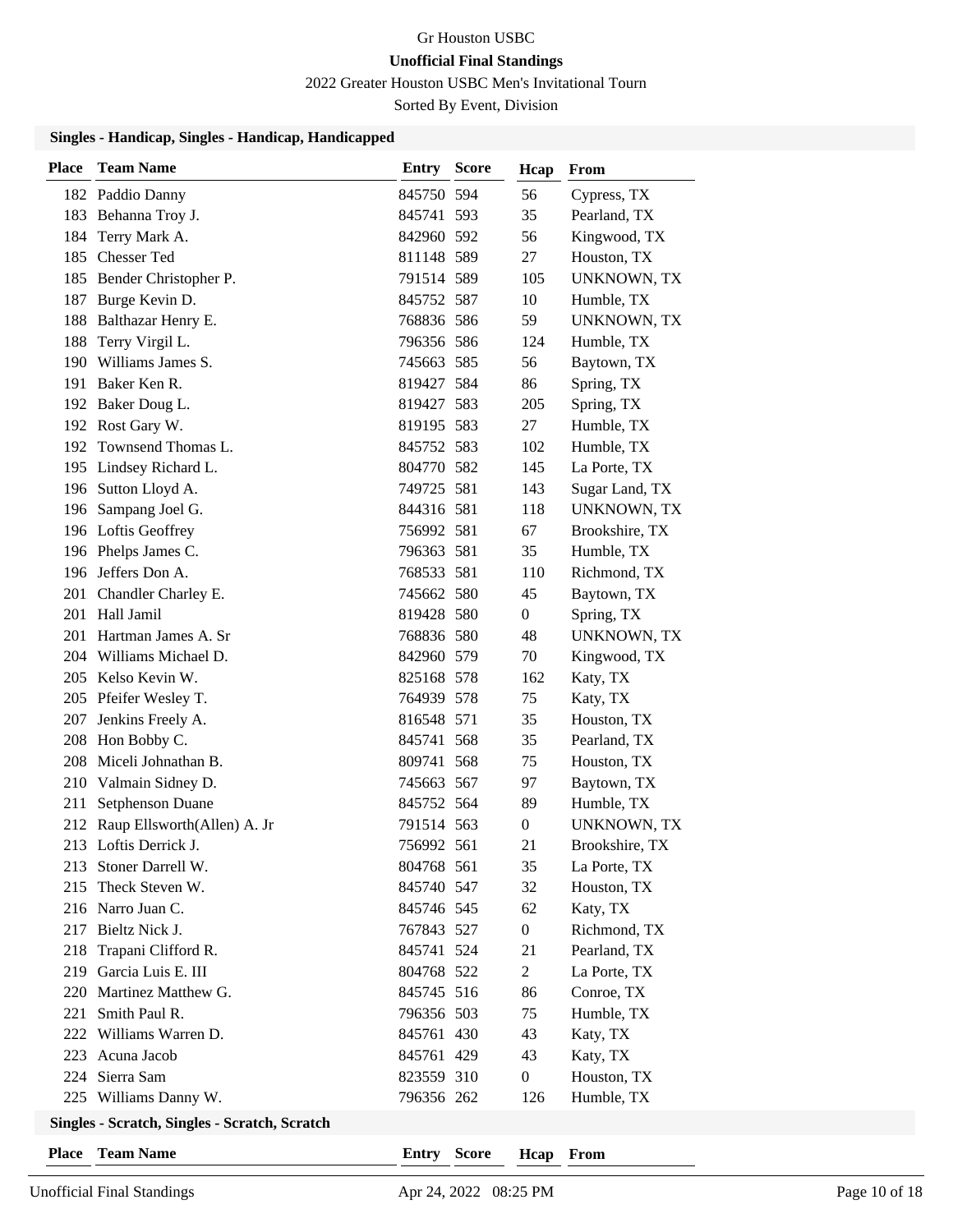2022 Greater Houston USBC Men's Invitational Tourn

Sorted By Event, Division

#### **Singles - Scratch, Singles - Scratch, Scratch**

| <b>Place</b> | <b>Team Name</b>          | <b>Entry Score</b> | Hcap | From            |
|--------------|---------------------------|--------------------|------|-----------------|
| 1            | Smith Tommy E.            | 796220 806         |      | Houston, TX     |
|              | 2 Burgess Nicholas J.     | 845743 778         |      | Katy, TX        |
| 3            | Webster Byron J.          | 845766 763         |      | Houston, TX     |
| 4            | Capra Parker J.           | 845760 744         |      | Richmond, TX    |
| 5            | Meyer Paul D.             | 809741 740         |      | Houston, TX     |
| 6            | <b>Bottos Corey</b>       | 791081 739         |      | Fresno, TX      |
| 7            | Martinez Israel           | 809539 736         |      | Katy, TX        |
| 8            | Bacon Kevin C.            | 845740 729         |      | Houston, TX     |
| 9            | Young Thomas W.           | 791080 722         |      | Fresno, TX      |
| 9            | Arnett Omar T.            | 845760 722         |      | Richmond, TX    |
| 11           | Parrish Merv              | 845748 707         |      | Spring, TX      |
|              | 12 Grice Jason R.         | 843677 705         |      | Santa Fe, TX    |
| 13           | Sylvester Michael E.      | 845748 698         |      | Spring, TX      |
|              | 14 Sullivan George W. Jr  | 796220 695         |      | Houston, TX     |
| 15           | Arnett Omar T.            | 845754 694         |      | Richmond, TX    |
|              | 16 Lorts Lee E.           | 836964 691         |      | Katy, TX        |
| 17           | Waggett Warren H.         | 845539 686         |      | Houston, TX     |
| 18           | Martinez Tony N. Jr       | 809539 685         |      | Katy, TX        |
| 19           | McCordic Paul H.          | 803791 683         |      | UNKNOWN, TX     |
| 19           | Stone Edward E. III       | 751632 683         |      | Iowa Colony, TX |
| 21           | Acompanado Gener          | 798228 682         |      | UNKNOWN, TX     |
|              | 22 Finley Mark E.         | 796220 678         |      | Houston, TX     |
| 23           | Bailey Robert D.          | 809741 674         |      | Houston, TX     |
| 24           | Palma Larry               | 798228 672         |      | UNKNOWN, TX     |
| 25           | Evans James M.            | 809539 668         |      | Katy, TX        |
|              | 26 Rountree David G.      | 845539 667         |      | Houston, TX     |
| 27           | Connors-Ehlert Ron R.     | 751632 664         |      | Iowa Colony, TX |
|              | 28 Bevelhymer Jack H.     | 843677 656         |      | Santa Fe, TX    |
| 29           | Thompson Austin H.        | 805786 654         |      | Katy, TX        |
| 30           | Moses Reginald(Reggie) C. | 845766 653         |      | Houston, TX     |
| 31           | Stokes Paul H.            | 845759 652         |      | Katy, TX        |
|              | 32 Austin Michael E.      | 845763 649         |      | Sugar Land, TX  |
|              | 33 Lorts Lee E.           | 791080 648         |      | Fresno, TX      |
| 34           | Gullette Kenny M.         | 791080 646         |      | Fresno, TX      |
|              | 35 Purnell William J. Jr  | 811148 642         |      | Houston, TX     |
|              | 36 Chovanec John M.       | 845763 639         |      | Sugar Land, TX  |
| 37           | Wu Eric T.                | 845748 638         |      | Spring, TX      |
| 38           | Hamman Randy A.           | 826280 635         |      | Humble, TX      |
| 39           | Sherlock David A.         | 826310 631         |      | Humble, TX      |
| 40           | Burgess Nicholas J.       | 845755 630         |      | Pasadena, TX    |
| 41           | Campagna Tony             | 845743 629         |      | Katy, TX        |
| 41           | Lopez Christian           | 836964 629         |      | Katy, TX        |
| 43           | Arceneaux Terence B.      | 816548 625         |      | Houston, TX     |
| 44           | McQueen Clarence Jr       | 791080 623         |      | Fresno, TX      |
| 45           | Trahan Branden L.         | 845754 621         |      | Richmond, TX    |
|              | 46 Ferrier Walter N. III  | 845754 620         |      | Richmond, TX    |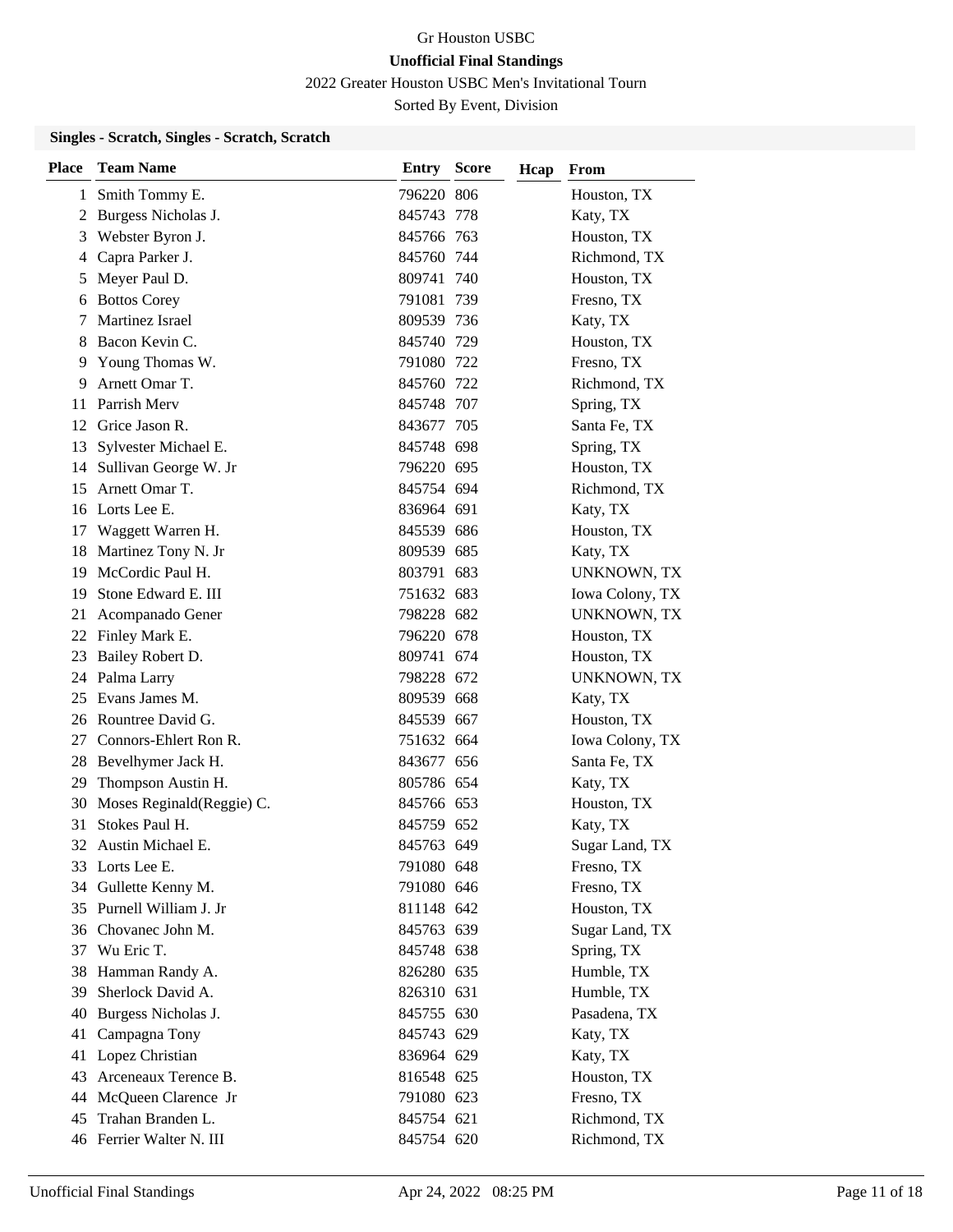2022 Greater Houston USBC Men's Invitational Tourn

Sorted By Event, Division

#### **Singles - Scratch, Singles - Scratch, Scratch**

| <b>Place</b> | <b>Team Name</b>      | Entry      | <b>Score</b> | Hcap | From               |
|--------------|-----------------------|------------|--------------|------|--------------------|
| 47           | Ollison Cory L.       | 791081 618 |              |      | Fresno, TX         |
| 48           | Yates Kenneth R.      | 843677 615 |              |      | Santa Fe, TX       |
| 49           | Grant Jarrett D.      | 809539 613 |              |      | Katy, TX           |
| 50           | Zimmer Steven G.      | 845743 612 |              |      | Katy, TX           |
| 51           | Jeffers Howard        | 845745 610 |              |      | Conroe, TX         |
| 52           | McCordic Pete         | 803791 605 |              |      | <b>UNKNOWN, TX</b> |
| 53           | McKeever Lindsay C.   | 845748 593 |              |      | Spring, TX         |
| 54           | Stark Shawn A.        | 796016 592 |              |      | Cypress, TX        |
| 55           | Stark Shawn A.        | 845750 591 |              |      | Cypress, TX        |
| 55           | Chesbro Roy N. Jr     | 845759 591 |              |      | Katy, TX           |
| 55           | Cubos Gilbert         | 845769 591 |              |      | Houston, TX        |
| 58           | Glanovsky Skyler I.   | 845743 585 |              |      | Katy, TX           |
| 59           | Maulding Robert R.    | 805786 582 |              |      | Katy, TX           |
| 60           | Martinez Israel       | 836964 581 |              |      | Katy, TX           |
| 61           | Houser David J.       | 843677 576 |              |      | Santa Fe, TX       |
| 62           | Blum David C.         | 826280 557 |              |      | Humble, TX         |
| 63           | McCordic Patrick R.   | 803791 551 |              |      | <b>UNKNOWN, TX</b> |
| 64           | Gage Joseph J.        | 826310 539 |              |      | Humble, TX         |
| 65           | McQurter Lonnie P. Jr | 796220 535 |              |      | Houston, TX        |
| 66           | Gibson Christopher M. | 845745 534 |              |      | Conroe, TX         |

| <b>Place</b>                | <b>Team Name</b>         | Entry        | <b>Score</b> | Hcap             | From               |
|-----------------------------|--------------------------|--------------|--------------|------------------|--------------------|
|                             | 1 Aguilar Chris R.       | 845754 2,311 |              | 315              | Richmond, TX       |
| $\mathcal{D}_{\mathcal{L}}$ | Arnett Omar T.           | 845754 2,305 |              | $\mathbf{0}$     | Richmond, TX       |
| 3                           | Harvey Maurice           | 767756 2,291 |              | 396              | Houston, TX        |
| 4                           | Johnson Eddie E.         | 757907 2,289 |              | 234              | <b>UNKNOWN, TX</b> |
| 5                           | Moreno Adolph E. Jr      | 748009 2,272 |              | 363              | Sugar Land, TX     |
| 6                           | Martinez Israel          | 809539 2,221 |              | $\overline{0}$   | Katy, TX           |
| 7                           | Starnes Robert L.        | 804770 2,193 |              | 54               | La Porte, TX       |
| 8                           | Broughton Rick S.        | 804769 2,192 |              | 144              | La Porte, TX       |
| 9                           | Johnson Walter (Rock) J. | 757907 2,189 |              | 420              | <b>UNKNOWN, TX</b> |
| 10                          | Blum David C.            | 826280 2,186 |              | 129              | Humble, TX         |
| 11                          | Miranda Rudy A.          | 797093 2,183 |              | 444              | Katy, TX           |
| 12                          | Gibson Michael L.        | 757907 2,159 |              | 186              | <b>UNKNOWN, TX</b> |
| 13                          | Ruffin Edward A.         | 819408 2,157 |              | 249              | Missouri City, TX  |
| 14                          | Mann James E.            | 845538 2,156 |              | 105              | Houston, TX        |
| 14                          | Mitchell Brandon D.      | 845756 2,156 |              | 153              | Houston, TX        |
| 16                          | Banks David L.           | 814485 2,152 |              | 162              | Humble, TX         |
| 17                          | Bidinger Brett J.        | 809741 2,147 |              | 81               | Houston, TX        |
| 18                          | Arnold Lee A.            | 796016 2,143 |              | 87               | Cypress, TX        |
| 19                          | Robinson Michael A.      | 749725 2,130 |              | 297              | Sugar Land, TX     |
| 19                          | Jones Brian G.           | 819195 2,130 |              | 144              | Humble, TX         |
| 21                          | Pollard Anthony C.       | 749725 2,129 |              | 120              | Sugar Land, TX     |
| 22                          | Martinez Tony N. Jr      | 809539 2,120 |              | $\boldsymbol{0}$ | Katy, TX           |
| 23                          | Mickens Gerry L. Jr      | 820356 2,119 |              | 201              | Houston, TX        |
| 24                          | Deadessis Luis F. Jr.    | 845746 2,118 |              | 243              | Katy, TX           |
|                             |                          |              |              |                  |                    |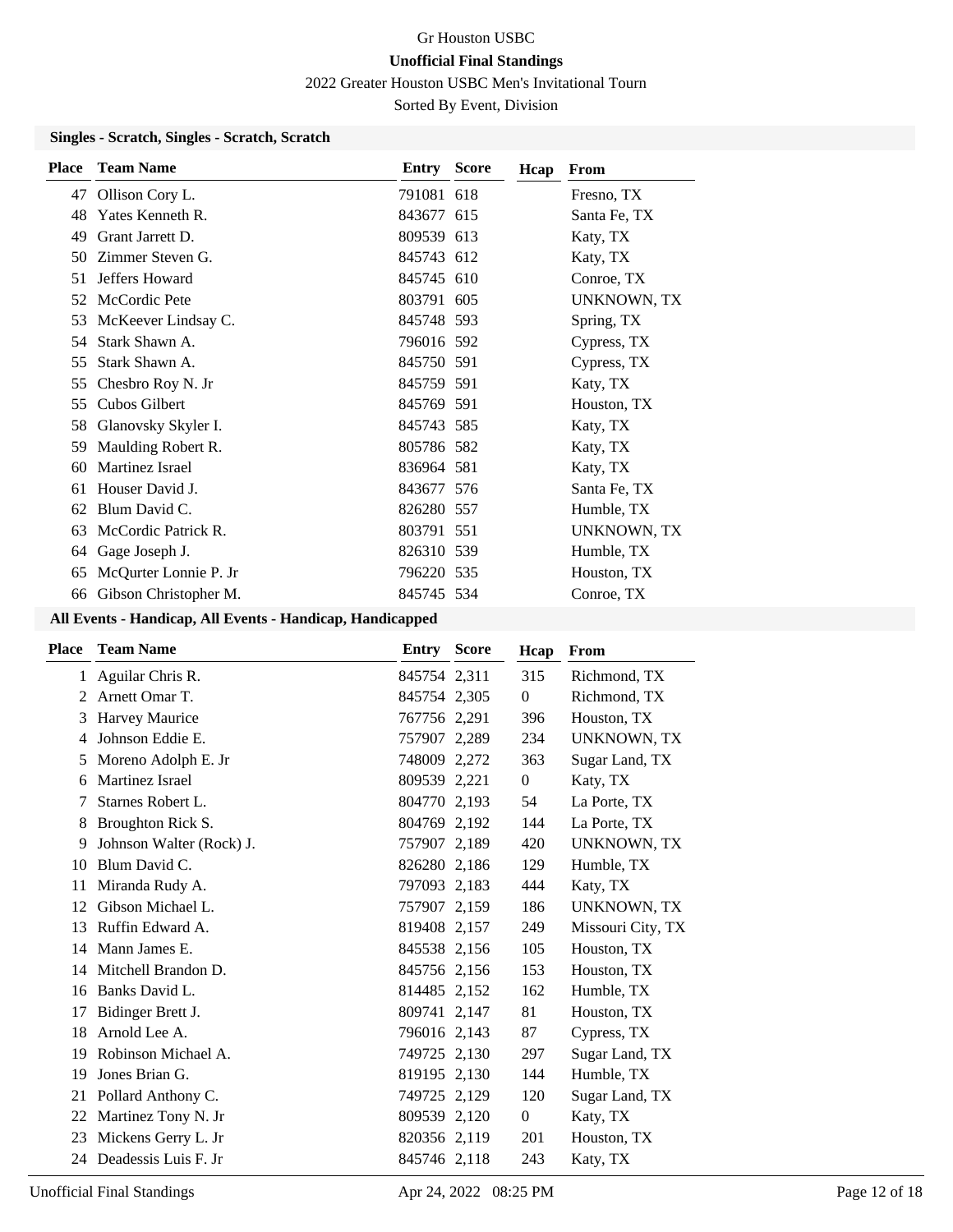2022 Greater Houston USBC Men's Invitational Tourn

Sorted By Event, Division

| <b>Place</b> | <b>Team Name</b>         | <b>Entry Score</b> | Hcap             | From              |
|--------------|--------------------------|--------------------|------------------|-------------------|
|              | 25 Birdow Andre D.       | 819195 2,116       | 210              | Humble, TX        |
|              | 26 Leija Jonathan M.     | 845747 2,114       | 24               | Cypress, TX       |
|              | 27 Craver Louis H.       | 764939 2,110       | 339              | Katy, TX          |
|              | 28 Rankin Devon W.       | 825168 2,109       | 225              | Katy, TX          |
| 29           | Moody Jeff               | 818557 2,102       | 186              | Port Neches, TX   |
| 30           | Robinson Donald R.       | 845757 2,095       | 81               | Houston, TX       |
| 31           | Rundgren Gary L.         | 768533 2,090       | 330              | Richmond, TX      |
|              | 32 Ferrier Walter N. III | 845754 2,089       | $\boldsymbol{0}$ | Richmond, TX      |
|              | 33 Lowrie Jonathan W.    | 768117 2,088       | 177              | Richmond, TX      |
| 34           | Dickerson Raphael R.     | 845747 2,087       | $\boldsymbol{0}$ | Cypress, TX       |
|              | 35 Hall Jay B.           | 819243 2,086       | 291              | Houston, TX       |
| 35           | Broughton Cody R.        | 804769 2,086       | 372              | La Porte, TX      |
| 37           | Edwards Mack C.          | 819408 2,084       | 297              | Missouri City, TX |
| 38           | Glanovsky Skyler I.      | 845746 2,079       | $\boldsymbol{0}$ | Katy, TX          |
|              | 39 Perez Eduardo E.      | 764938 2,076       | 273              | Katy, TX          |
|              | 40 DeMott Ron D.         | 768533 2,074       | 192              | Richmond, TX      |
| 41           | <b>Hall Matt</b>         | 793395 2,071       | 192              | Cypress, TX       |
| 41           | Turner R Wayne           | 845744 2,071       | 54               | Cypress, TX       |
| 41           | McCordic Michael J.      | 803791 2,071       | 153              | UNKNOWN, TX       |
|              | 44 Hicks Michael J.      | 822267 2,070       | 429              | Katy, TX          |
| 45           | Baker Stanley P.         | 845747 2,063       | $\boldsymbol{0}$ | Cypress, TX       |
|              | 46 Meyer Paul D.         | 809741 2,059       | 15               | Houston, TX       |
| 47           | Smith Shayne M.          | 764938 2,058       | 129              | Katy, TX          |
| 48           | Fryer Michael            | 756992 2,055       | 216              | Brookshire, TX    |
| 49           | Riggs Andre D.           | 820356 2,054       | 291              | Houston, TX       |
| 50           | Ukegbu Jeff E.           | 845756 2,052       | 129              | Houston, TX       |
| 51           | Clifton Paul A.          | 845744 2,049       | 363              | Cypress, TX       |
|              | 51 Hicks Clark W. Jr     | 822267 2,049       | 168              | Katy, TX          |
| 53           | Sutton David J.          | 749725 2,045       | 201              | Sugar Land, TX    |
| 54           | Harrell Miyokeith C.     | 796356 2,044       | 753              | Humble, TX        |
| 55           | Sachs Craig A.           | 791514 2,041       | 216              | UNKNOWN, TX       |
| 55           | Williams Andrew J.       | 756992 2,041       | 282              | Brookshire, TX    |
| 57           | McCall Darren B.         | 796364 2,040       | $\boldsymbol{0}$ | Humble, TX        |
| 58           | Guzman Xavier            | 845755 2,038       | 129              | Pasadena, TX      |
| 59           | James Larry D.           | 820356 2,036       | 225              | Houston, TX       |
| 60           | Segura Ronald C.         | 757907 2,033       | 291              | UNKNOWN, TX       |
| 61           | Haywood Willie M.        | 819408 2,029       | 306              | Missouri City, TX |
|              | 62 Rouse Kevin L.        | 814485 2,025       | 282              | Humble, TX        |
| 63           | Dupree Gary D.           | 748009 2,023       | $\boldsymbol{0}$ | Sugar Land, TX    |
|              | 64 Woods Forest D.       | 845538 2,022       | $\boldsymbol{0}$ | Houston, TX       |
| 65           | Martinez Matthew R.      | 837070 2,021       | 54               | Katy, TX          |
| 65           | Nguyen Tommy             | 825168 2,021       | 63               | Katy, TX          |
| 67           | Tremor Isnardo           | 798228 2,019       | 420              | UNKNOWN, TX       |
| 68           | Schnieders Herman F.     | 797093 2,017       | 63               | Katy, TX          |
| 69           | Ledbetter Jimmy          | 785210 2,014       | 459              | UNKNOWN, TX       |
| 70           | Peoples Charles E.       | 804769 2,012       | 291              | La Porte, TX      |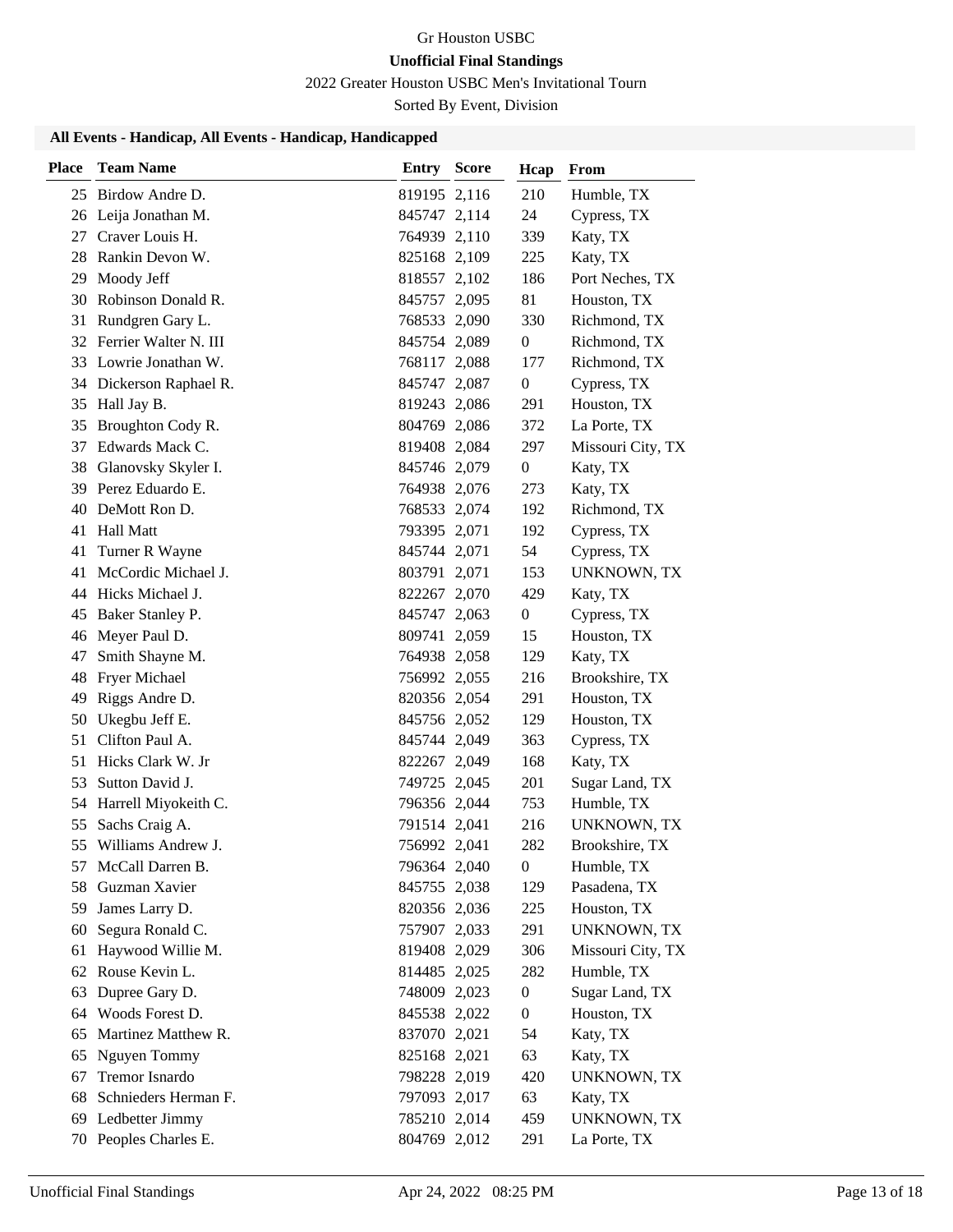2022 Greater Houston USBC Men's Invitational Tourn

Sorted By Event, Division

| <b>Place</b> | <b>Team Name</b>              | <b>Entry Score</b> | Hcap             | From               |
|--------------|-------------------------------|--------------------|------------------|--------------------|
|              | 71 Zavala Steven              | 819466 2,011       | 153              | Houston, TX        |
| 71           | Robison Michael J.            | 842960 2,011       | 105              | Kingwood, TX       |
|              | 71 Broman Paul A.             | 823559 2,011       | 468              | Houston, TX        |
| 71           | Bates Karl J.                 | 793395 2,011       | 501              | Cypress, TX        |
| 75           | Ware Carrington "Ray" Sr      | 796363 2,008       | 135              | Humble, TX         |
|              | 76 Martinez-Perkins Andrew L. | 837070 2,007       | 177              | Katy, TX           |
|              | 76 Allen Michael L.           | 811148 2,007       | 192              | Houston, TX        |
| 78           | White Tony                    | 805786 2,006       | 186              | Katy, TX           |
| 79           | Miller William Gregory        | 814485 2,003       | 234              | Humble, TX         |
|              | 80 Ross Steven C.             | 796363 1,997       | 129              | Humble, TX         |
|              | 81 Arceneaux John W.          | 816548 1,993       | 216              | Houston, TX        |
|              | 82 Lurton Scott D.            | 767756 1,991       | 243              | Houston, TX        |
|              | 83 Dohrer Phil                | 811148 1,984       | 135              | Houston, TX        |
|              | 83 Grant Jarrett D.           | 809539 1,984       | 0                | Katy, TX           |
|              | 85 Chambers Carl W.           | 842960 1,978       | 243              | Kingwood, TX       |
|              | 86 Evans James M.             | 809539 1,977       | 5                | Katy, TX           |
| 87           | Smith Dewayne E.              | 764938 1,974       | 48               | Katy, TX           |
| 88           | Harrelson Michael             | 845745 1,973       | 243              | Conroe, TX         |
|              | 89 Salinas Marc A.            | 767843 1,972       | 24               | Richmond, TX       |
| 90           | Torres Andrew J.              | 845747 1,971       | 30               | Cypress, TX        |
| 91           | Hicks Keith A.                | 822267 1,969       | 429              | Katy, TX           |
|              | 92 Woodford Ray L.            | 845741 1,964       | 168              | Pearland, TX       |
|              | 92 Phelps James C.            | 796363 1,964       | 105              | Humble, TX         |
|              | 94 Glasco Dave                | 819243 1,962       | 486              | Houston, TX        |
| 95           | Carrillo Richard              | 845744 1,954       | 81               | Cypress, TX        |
|              | 96 Chenier London L.          | 845756 1,952       | 162              | Houston, TX        |
|              | 97 Renaud Larry L.            | 768117 1,951       | 363              | Richmond, TX       |
| 98           | Baker Ken L.                  | 791514 1,949       | 354              | <b>UNKNOWN, TX</b> |
| 99           | Boyd Ricky W. Sr              | 745662 1,941       | 249              | Baytown, TX        |
|              | 100 Cubos Gilbert             | 845769 1,940       | 15               | Houston, TX        |
|              | 101 Behanna Troy J.           | 845741 1,939       | 105              | Pearland, TX       |
|              | 102 Hall Jamil                | 819428 1,937       | $\boldsymbol{0}$ | Spring, TX         |
|              | 103 Ocanas Rufino Jr          | 745663 1,936       | 267              | Baytown, TX        |
|              | 104 Moon Roger D.             | 819466 1,934       | 396              | Houston, TX        |
|              | 104 Romero Saul Jr            | 845746 1,934       | 339              | Katy, TX           |
|              | 106 Rivera Marcos Jr          | 797093 1,933       | 297              | Katy, TX           |
|              | 107 Bertrand Brandon S.       | 818557 1,931       | 81               | Port Neches, TX    |
| 107          | Sutton Lloyd A.               | 749725 1,931       | 429              | Sugar Land, TX     |
|              | 109 Rivera Felipe             | 797093 1,930       | 615              | Katy, TX           |
|              | 109 Evans Raashon A.          | 796363 1,930       | 96               | Humble, TX         |
|              | 111 Franklin Matthew H.       | 818557 1,929       | 324              | Port Neches, TX    |
|              | 111 Brockermeyer Danny R. Jr  | 748009 1,929       | 48               | Sugar Land, TX     |
|              | 113 Smith Nick                | 818557 1,928       | 201              | Port Neches, TX    |
|              | 114 Evans Robin O.            | 796364 1,927       | 453              | Humble, TX         |
|              | 115 Tran Duc C.               | 845756 1,925       | 96               | Houston, TX        |
|              | 115 Benoit Michael G.         | 767843 1,925       | 54               | Richmond, TX       |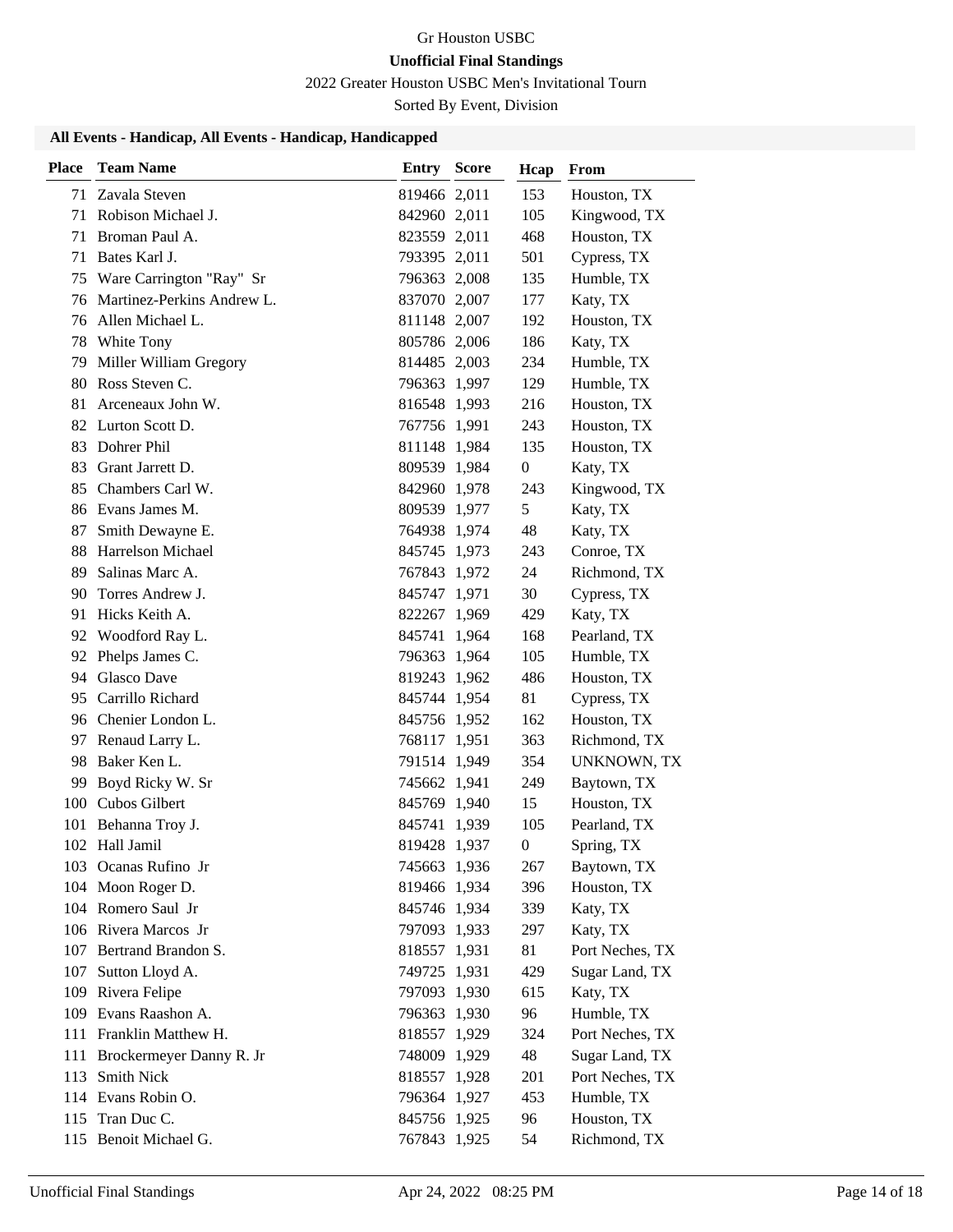2022 Greater Houston USBC Men's Invitational Tourn

Sorted By Event, Division

| Place | <b>Team Name</b>             | <b>Entry Score</b> | Hcap | From               |
|-------|------------------------------|--------------------|------|--------------------|
|       | 117 Narro Juan C.            | 845746 1,924       | 186  | Katy, TX           |
|       | 118 Hartman James A. Sr      | 768836 1,923       | 144  | UNKNOWN, TX        |
|       | 119 Rodriguez Alfred G.      | 796016 1,922       | 111  | Cypress, TX        |
|       | 120 Kelso Kevin W.           | 825168 1,921       | 486  | Katy, TX           |
| 121   | Trahan Branden L.            | 845754 1,920       | 4    | Richmond, TX       |
|       | 122 Pierson William S.       | 819427 1,918       | 243  | Spring, TX         |
|       | 123 Persaud Justin T.        | 804769 1,917       | 639  | La Porte, TX       |
|       | 124 Lee Galen R.             | 819427 1,912       | 306  | Spring, TX         |
| 125   | Starkey Jeffrey L.           | 804770 1,909       | 258  | La Porte, TX       |
|       | 126 Porter Aaron G.          | 819466 1,908       | 297  | Houston, TX        |
|       | 127 Jenkins Freely A.        | 816548 1,906       | 105  | Houston, TX        |
|       | 127 Belcher Terry L.         | 748009 1,906       | 225  | Sugar Land, TX     |
|       | 129 Bailey Robert D.         | 809741 1,901       | 0    | Houston, TX        |
|       | 130 Silva Sammy              | 768533 1,899       | 162  | Richmond, TX       |
|       | 131 Platenberg Dewayne E.    | 819408 1,898       | 558  | Missouri City, TX  |
|       | 131 Loftis Derrick J.        | 756992 1,898       | 63   | Brookshire, TX     |
|       | 131 Christian Dennis K.      | 767756 1,898       | 396  | Houston, TX        |
|       | 134 Wiltshire David C. Sr    | 785210 1,897       | 405  | UNKNOWN, TX        |
|       | 135 Naldoza Maximo N. Jr     | 798228 1,896       | 378  | <b>UNKNOWN, TX</b> |
|       | 136 Hamman Randy A.          | 826280 1,893       | 54   | Humble, TX         |
|       | 137 Papadimitriou Nicholas   | 793395 1,892       | 411  | Cypress, TX        |
|       | 138 Balthazar Henry E.       | 768836 1,891       | 177  | UNKNOWN, TX        |
|       | 138 McCrady Chris            | 819466 1,891       | 168  | Houston, TX        |
|       | 140 Sharp Tony R.            | 804768 1,888       | 444  | La Porte, TX       |
|       | 141 Harvey Wayne A.          | 767756 1,887       | 72   | Houston, TX        |
|       | 142 Medeski Joe A.           | 826280 1,877       | 267  | Humble, TX         |
|       | 143 Foley Richard            | 768117 1,876       | 81   | Richmond, TX       |
|       | 144 Starnes Jadon            | 804770 1,874       | 306  | La Porte, TX       |
|       | 145 Hoosier Steven W.        | 804768 1,873       | 162  | La Porte, TX       |
|       | 145 Richbourg Travis "LT" L. | 796016 1,873       | 273  | Cypress, TX        |
|       | 147 Erwert Michael G.        | 819428 1,872       | 486  | Spring, TX         |
|       | 147 Williams Michael D.      | 842960 1,872       | 210  | Kingwood, TX       |
|       | 149 Hicks Jordan R.          | 822267 1,868       | 330  | Katy, TX           |
|       | 150 Knight Russell A.        | 768836 1,867       | 72   | UNKNOWN, TX        |
|       | 151 Paddio Danny             | 845750 1,866       | 168  | Cypress, TX        |
|       | 151 Barbara Charles          | 845749 1,866       | 15   | Pasadena, TX       |
|       | 153 Krolczyk Christian C.    | 845538 1,864       | 96   | Houston, TX        |
|       | 154 Dugas Phillip E.         | 819195 1,854       | 282  | Humble, TX         |
|       | 154 Trevino John P.          | 785210 1,854       | 258  | UNKNOWN, TX        |
|       | 156 Chevalier Reginald       | 816548 1,842       | 243  | Houston, TX        |
|       | 157 Pittman Lewis A.         | 820356 1,841       | 186  | Houston, TX        |
|       | 158 Setphenson Duane         | 845752 1,840       | 267  | Humble, TX         |
|       | 159 Chesser Ted              | 811148 1,839       | 81   | Houston, TX        |
|       | 160 Hayward Frank III        | 823559 1,837       | 405  | Houston, TX        |
|       | 160 Viator Gerald Jr         | 764939 1,837       | 48   | Katy, TX           |
|       | 162 Loftis Geoffrey          | 756992 1,836       | 201  | Brookshire, TX     |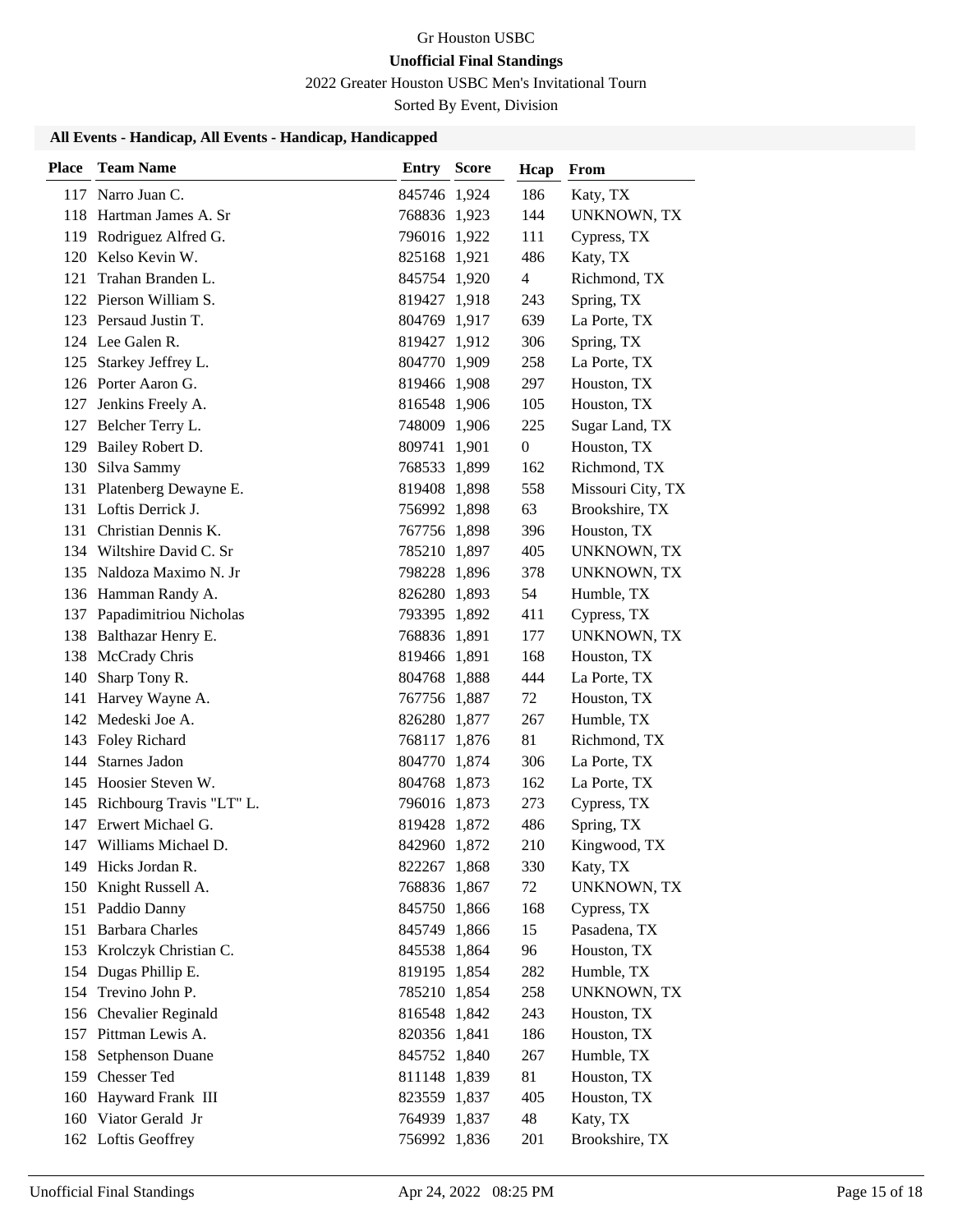2022 Greater Houston USBC Men's Invitational Tourn

Sorted By Event, Division

| Place | <b>Team Name</b>                            | <b>Entry Score</b>           | Hcap             | From                        |
|-------|---------------------------------------------|------------------------------|------------------|-----------------------------|
| 163   | Capuchino Tony                              | 768836 1,835                 | 54               | <b>UNKNOWN, TX</b>          |
| 163   | Trapani Clifford R.                         | 845741 1,835                 | 63               | Pearland, TX                |
|       | 165 Karr Patrick J.                         | 823559 1,834                 | 492              | Houston, TX                 |
|       | 166 Stoner Darrell W.                       | 804768 1,833                 | 105              | La Porte, TX                |
| 167   | Chenier Patrick W.                          | 796364 1,832                 | 111              | Humble, TX                  |
| 168   | Corbin Michael D.                           | 845538 1,831                 | 105              | Houston, TX                 |
| 168   | McClain Stan W.                             | 768117 1,831                 | 201              | Richmond, TX                |
|       | 170 Williams James S.                       | 745663 1,825                 | 168              | Baytown, TX                 |
|       | 171 Rost Gary W.                            | 819195 1,816                 | 81               | Humble, TX                  |
| 171   | Schannon Sedrick K. Sr                      | 814485 1,816                 | 315              | Humble, TX                  |
|       | 173 Brown Jeffery                           | 845750 1,815                 | 186              | Cypress, TX                 |
|       | 174 Bieltz Nick J.                          | 767843 1,814                 | $\boldsymbol{0}$ | Richmond, TX                |
| 175   | Townsend Thomas L.                          | 845752 1,808                 | 306              | Humble, TX                  |
|       | 176 Wilson Alvin J.                         | 767843 1,806                 | 87               | Richmond, TX                |
|       | 176 Lucas Elmer G. Jr                       | 796364 1,806                 | 105              | Humble, TX                  |
|       | 178 Soloy David J.                          | 819428 1,802                 | 477              | Spring, TX                  |
| 179   | Raup Ellsworth(Allen) A. Jr                 | 791514 1,798                 | 0                | UNKNOWN, TX                 |
| 180   | Santa Maria Brian                           | 764938 1,795                 | 216              | Katy, TX                    |
| 181   | Jeffers Don A.                              | 768533 1,792                 | 330              | Richmond, TX                |
|       | 182 Whitaker Jeff D.                        | 826280 1,791                 | 111              | Humble, TX                  |
| 183   | Collins Robert H.                           | 745663 1,790                 | 429              | Baytown, TX                 |
|       | 184 Little Tom T.                           | 819243 1,789                 | 387              | Houston, TX                 |
|       | 185 Lindsey Richard L.                      | 804770 1,784                 | 435              | La Porte, TX                |
|       | 186 Chandler Charley E.                     | 745662 1,780                 | 135              | Baytown, TX                 |
|       | 187 Pfeifer Wesley T.                       | 764939 1,777                 | 225              | Katy, TX                    |
| 188   | Smith Larry E.                              | 819428 1,774                 | 516              | Spring, TX                  |
| 189   | Martinez Matthew G.                         | 845745 1,772                 | 258              | Conroe, TX                  |
|       | 190 Rabke David W.                          | 745662 1,771                 | 354              | Baytown, TX                 |
| 191   | Acuna Jacob                                 | 845761 1,763                 | 114              | Katy, TX                    |
|       | 192 Valmain Sidney D.                       | 745663 1,760                 | 291              | Baytown, TX                 |
|       | 193 Bates John D.                           | 793395 1,759                 | 120              | Cypress, TX                 |
| 194   | Terry Mark A.                               | 842960 1,741                 | 168              | Kingwood, TX                |
|       | 195 Bender Christopher P.                   | 791514 1,740                 | 315              | UNKNOWN, TX                 |
|       | 196 Williams Warren D.                      | 845761 1,735                 | 114              | Katy, TX                    |
|       | 197 Burge Kevin D.                          | 845752 1,734                 | 30               | Humble, TX                  |
| 198   | Terry Virgil L.                             | 796356 1,722                 | 372              | Humble, TX                  |
| 199   | Hordge Fred R.                              | 845752 1,713                 | 168              | Humble, TX                  |
|       | 200 Potts Wayne E.                          | 745662 1,698                 | 225              | Baytown, TX                 |
| 201   | Fluellen Eddie J.                           | 845750 1,688<br>845741 1,687 | 210              | Cypress, TX<br>Pearland, TX |
|       | 202 Hon Bobby C.<br>Smith Paul R.           |                              | 105              |                             |
| 202   | 204 Hillbrand John D.                       | 796356 1,687                 | 225              | Humble, TX                  |
|       | 205 Baker Ken R.                            | 825168 1,679                 | 243<br>258       | Katy, TX<br>Spring, TX      |
|       |                                             | 819427 1,663                 | 615              |                             |
|       | 206 Baker Doug L.<br>207 Garcia Luis E. III | 819427 1,648                 |                  | Spring, TX                  |
|       |                                             | 804768 1,617                 | 6                | La Porte, TX                |
|       | 208 Williams Danny W.                       | 796356 1,504                 | 293              | Humble, TX                  |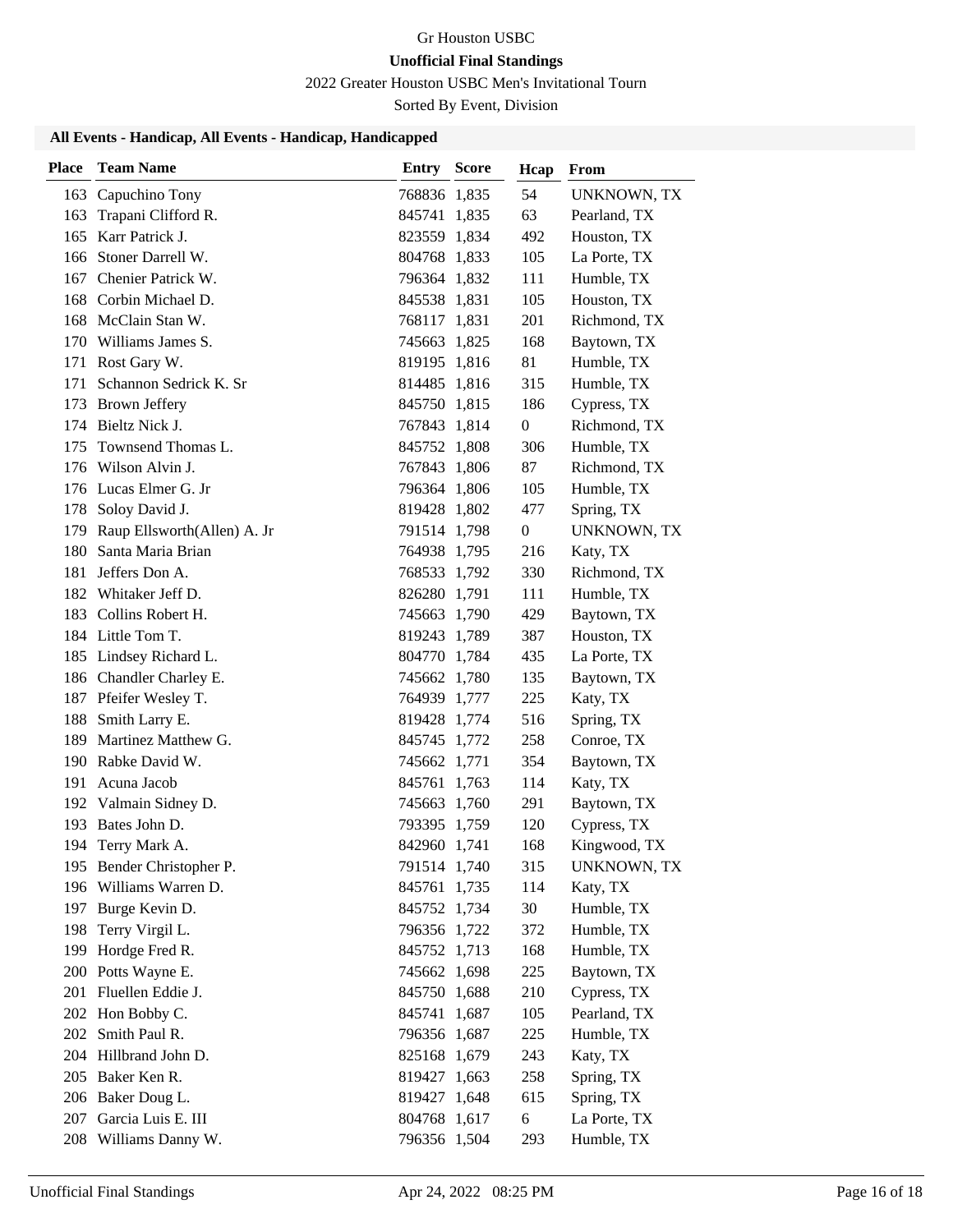2022 Greater Houston USBC Men's Invitational Tourn

Sorted By Event, Division

### **All Events - Handicap, All Events - Handicap, Handicapped**

| <b>Place</b> Team Name        | <b>Entry Score</b> | <b>Heap</b> From |              |
|-------------------------------|--------------------|------------------|--------------|
| 209 Sierra Sam                | 823559 969         | $\sqrt{1}$       | Houston. TX  |
| 210 Smith James "Jimmy" C. Jr | 805786 625         |                  | 124 Katy, TX |
| 211 Powers Donald A.          | 764939 523         |                  | 164 Katy, TX |

#### **All Events - Scratch, All Events- Scratch, Scratch**

| <b>Place</b> | <b>Team Name</b>         | <b>Entry Score</b> | Hcap | From               |
|--------------|--------------------------|--------------------|------|--------------------|
|              | 1 Arnett Omar T.         | 845754 2,305       |      | Richmond, TX       |
| 2            | Smith Tommy E.           | 796220 2,262       |      | Houston, TX        |
|              | 3 Martinez Israel        | 809539 2,221       |      | Katy, TX           |
|              | 4 Burgess Nicholas J.    | 845743 2,142       |      | Katy, TX           |
| 5            | Campagna Tony            | 845743 2,136       |      | Katy, TX           |
| 6            | <b>Bottos Corey</b>      | 791081 2,135       |      | Fresno, TX         |
| 7            | Lorts Lee E.             | 791080 2,132       |      | Fresno, TX         |
|              | 8 Martinez Tony N. Jr    | 809539 2,120       |      | Katy, TX           |
|              | 9 Leija Jonathan M.      | 845747 2,090       |      | Cypress, TX        |
|              | 10 Ferrier Walter N. III | 845754 2,089       |      | Richmond, TX       |
| 11           | Dickerson Raphael R.     | 845747 2,087       |      | Cypress, TX        |
|              | 12 Glanovsky Skyler I.   | 845743 2,079       |      | Katy, TX           |
| 13           | Capra Parker J.          | 845760 2,072       |      | Richmond, TX       |
| 14           | Lopez Christian          | 836964 2,068       |      | Katy, TX           |
| 15           | Bidinger Brett J.        | 809741 2,066       |      | Houston, TX        |
|              | 16 Baker Stanley P.      | 845747 2,063       |      | Cypress, TX        |
| 17           | Blum David C.            | 826280 2,057       |      | Humble, TX         |
| 18           | Arnold Lee A.            | 796016 2,056       |      | Cypress, TX        |
| 19           | Meyer Paul D.            | 809741 2,044       |      | Houston, TX        |
| 20           | McCall Darren B.         | 796364 2,040       |      | Humble, TX         |
| 21           | Parrish Merv             | 845748 2,039       |      | Spring, TX         |
| 22           | Young Thomas W.          | 791080 2,033       |      | Fresno, TX         |
| 23           | Gullette Kenny M.        | 791080 2,017       |      | Fresno, TX         |
| 24           | Robinson Donald R.       | 845757 2,014       |      | Houston, TX        |
| 25           | Yates Kenneth R.         | 843677 2,004       |      | Santa Fe, TX       |
| 26           | Mitchell Brandon D.      | 845756 2,003       |      | Houston, TX        |
| 27           | Finley Mark E.           | 796220 2,000       |      | Houston, TX        |
| 28           | Sullivan George W. Jr    | 796220 1,999       |      | Houston, TX        |
| 29           | Aguilar Chris R.         | 845754 1,996       |      | Richmond, TX       |
| 30           | Ollison Cory L.          | 791081 1,991       |      | Fresno, TX         |
| 31           | Banks David L.           | 814485 1,990       |      | Humble, TX         |
| 32           | McQurter Lonnie P. Jr    | 796220 1,989       |      | Houston, TX        |
|              | 33 Grice Jason R.        | 843677 1,986       |      | Santa Fe, TX       |
| 34           | Grant Jarrett D.         | 809539 1,984       |      | Katy, TX           |
|              | 35 McQueen Clarence Jr   | 791080 1,974       |      | Fresno, TX         |
|              | 36 Evans James M.        | 809539 1,972       |      | Katy, TX           |
|              | 36 McCordic Paul H.      | 803791 1,972       |      | <b>UNKNOWN, TX</b> |
| 38           | Acompanado Gener         | 798228 1,949       |      | UNKNOWN, TX        |
| 39           | Bevelhymer Jack H.       | 843677 1,945       |      | Santa Fe, TX       |
| 40           | Torres Andrew J.         | 845747 1,941       |      | Cypress, TX        |
|              | 41 Gibson Christopher M. | 845745 1,932       |      | Conroe, TX         |